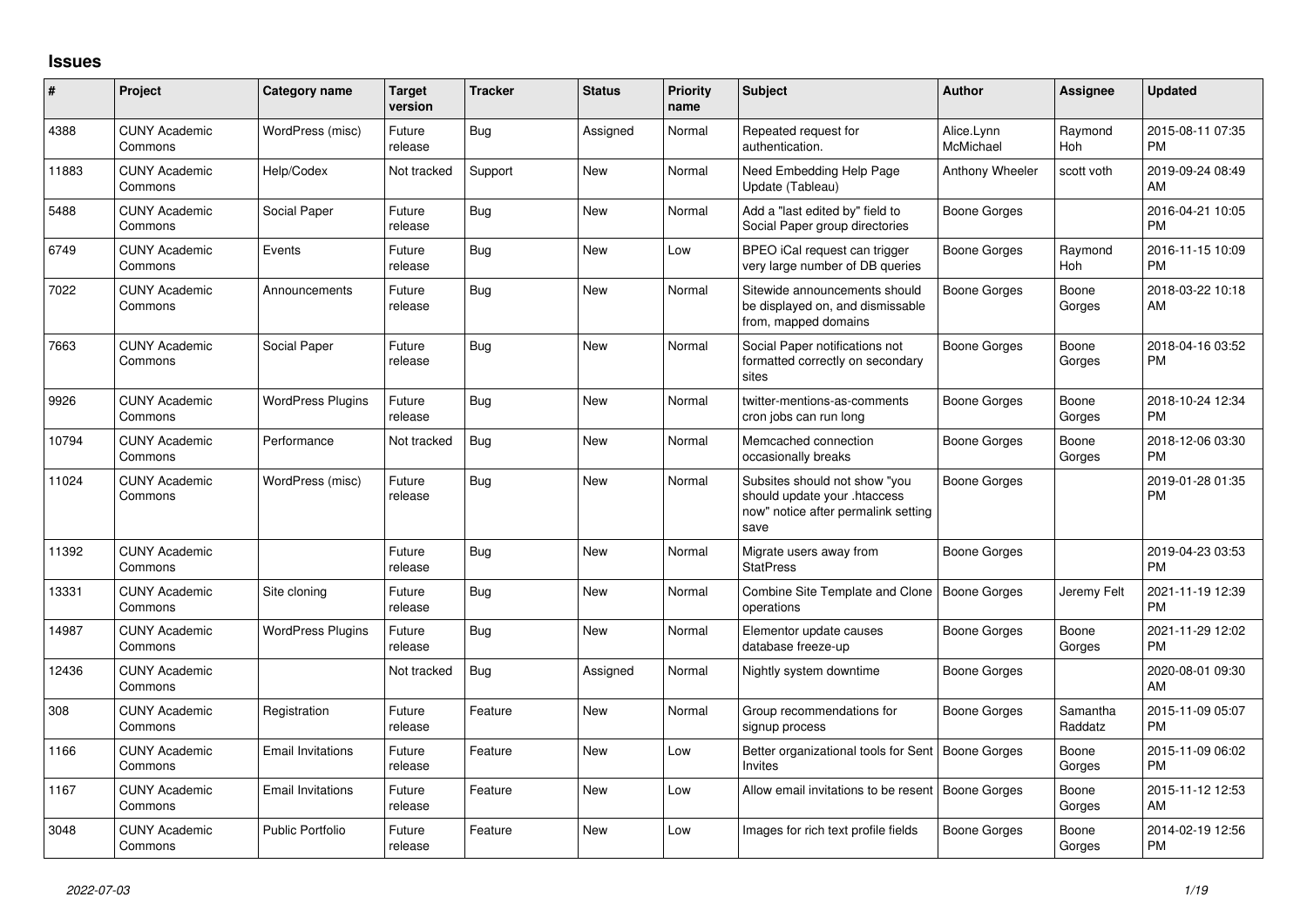| #     | Project                         | <b>Category name</b>           | <b>Target</b><br>version | <b>Tracker</b> | <b>Status</b> | Priority<br>name | Subject                                                                                    | Author              | <b>Assignee</b> | <b>Updated</b>                |
|-------|---------------------------------|--------------------------------|--------------------------|----------------|---------------|------------------|--------------------------------------------------------------------------------------------|---------------------|-----------------|-------------------------------|
| 3580  | <b>CUNY Academic</b><br>Commons | Group Blogs                    | Future<br>release        | Feature        | New           | Normal           | Multiple blogs per group                                                                   | <b>Boone Gorges</b> | Boone<br>Gorges | 2018-02-20 02:02<br><b>PM</b> |
| 4481  | <b>CUNY Academic</b><br>Commons | Events                         | Future<br>release        | Feature        | New           | Normal           | Group admins/mods should have<br>the ability to unlink an event from<br>the group          | <b>Boone Gorges</b> | Boone<br>Gorges | 2017-04-24 03:53<br><b>PM</b> |
| 4635  | <b>CUNY Academic</b><br>Commons | Authentication                 | Future<br>release        | Feature        | New           | Normal           | Allow non-WP authentication                                                                | Boone Gorges        | Sonja Leix      | 2019-03-01 02:05<br><b>PM</b> |
| 5489  | <b>CUNY Academic</b><br>Commons | Social Paper                   | Future<br>release        | Feature        | New           | Normal           | Asc/desc sorting for Social Paper<br>directories                                           | <b>Boone Gorges</b> |                 | 2016-04-21 10:06<br><b>PM</b> |
| 6332  | <b>CUNY Academic</b><br>Commons | WordPress (misc)               | Future<br>release        | Feature        | <b>New</b>    | Normal           | Allow uploaded files to be marked<br>as private in an ad hoc way                           | Boone Gorges        |                 | 2016-10-17 11:41<br><b>PM</b> |
| 9720  | <b>CUNY Academic</b><br>Commons | Authentication                 | Future<br>release        | Feature        | <b>New</b>    | Normal           | The Commons should be an<br>oAuth provider                                                 | <b>Boone Gorges</b> |                 | 2019-03-01 02:04<br><b>PM</b> |
| 11834 | <b>CUNY Academic</b><br>Commons | <b>Group Files</b>             | Future<br>release        | Feature        | New           | Normal           | Improved tools for managing<br>group file folders                                          | <b>Boone Gorges</b> | Sonja Leix      | 2019-09-06 03:55<br><b>PM</b> |
| 12042 | <b>CUNY Academic</b><br>Commons | <b>Email Notifications</b>     | Future<br>release        | Feature        | New           | Normal           | Improved error logging for BPGES<br>send queue                                             | <b>Boone Gorges</b> | Boone<br>Gorges | 2021-11-19 12:25<br><b>PM</b> |
| 12091 | <b>CUNY Academic</b><br>Commons | <b>Group Files</b>             | Future<br>release        | Feature        | <b>New</b>    | Normal           | Improved pre-upload file validation<br>for bp-group-documents                              | Boone Gorges        | Boone<br>Gorges | 2019-11-14 01:21<br><b>PM</b> |
| 12911 | <b>CUNY Academic</b><br>Commons |                                | Not tracked              | Feature        | New           | Normal           | Block access to xmlrpc.php based<br>on User-Agent                                          | <b>Boone Gorges</b> | Boone<br>Gorges | 2020-06-09 05:12<br><b>PM</b> |
| 13048 | <b>CUNY Academic</b><br>Commons | Shortcodes and<br>embeds       | Future<br>release        | Feature        | New           | Normal           | Jupyter Notebooks support                                                                  | Boone Gorges        |                 | 2020-07-14 11:46<br>AM        |
| 13358 | <b>CUNY Academic</b><br>Commons | Group Forums                   | Future<br>release        | Feature        | <b>New</b>    | Normal           | Improved UI for group forum<br>threading settings                                          | Boone Gorges        | Raymond<br>Hoh  | 2021-11-19 12:27<br><b>PM</b> |
| 13466 | <b>CUNY Academic</b><br>Commons | Cavalcade                      | Future<br>release        | Feature        | <b>New</b>    | Normal           | Automated cleanup for duplicate<br>Cavalcade tasks                                         | Boone Gorges        | Boone<br>Gorges | 2020-10-13 05:24<br><b>PM</b> |
| 13835 | <b>CUNY Academic</b><br>Commons | WordPress (misc)               | Future<br>release        | Feature        | New           | Normal           | Allow OneSearch widget to have<br>'CUNY' as campus                                         | <b>Boone Gorges</b> | Boone<br>Gorges | 2021-11-19 12:39<br><b>PM</b> |
| 13891 | <b>CUNY Academic</b><br>Commons | Internal Tools and<br>Workflow | 2.1.0                    | Feature        | New           | Normal           | Migrate automated linting to<br>GitHub Actions                                             | <b>Boone Gorges</b> | Jeremy Felt     | 2022-06-29 11:13<br>AM        |
| 14184 | <b>CUNY Academic</b><br>Commons | Public Portfolio               | Future<br>release        | Feature        | New           | Normal           | Centralized mechanism for storing<br>Campus affiliations                                   | <b>Boone Gorges</b> | Boone<br>Gorges | 2022-01-04 11:35<br>AM        |
| 14309 | <b>CUNY Academic</b><br>Commons | Group Library                  | Future<br>release        | Feature        | New           | Normal           | Better handling of<br>bp_group_document file download<br>attempts when file is not present | <b>Boone Gorges</b> | Boone<br>Gorges | 2021-11-19 12:28<br><b>PM</b> |
| 15194 | <b>CUNY Academic</b><br>Commons | Internal Tools and<br>Workflow | 2.1.0                    | Feature        | New           | Normal           | PHPCS sniff for un-restored<br>switch_to_blog() calls                                      | Boone Gorges        | Jeremy Felt     | 2022-05-26 10:45<br>AM        |
| 15883 | <b>CUNY Academic</b><br>Commons |                                | 2.1.0                    | Feature        | New           | Normal           | Release BPGES update                                                                       | Boone Gorges        | Boone<br>Gorges | 2022-05-26 10:39<br>AM        |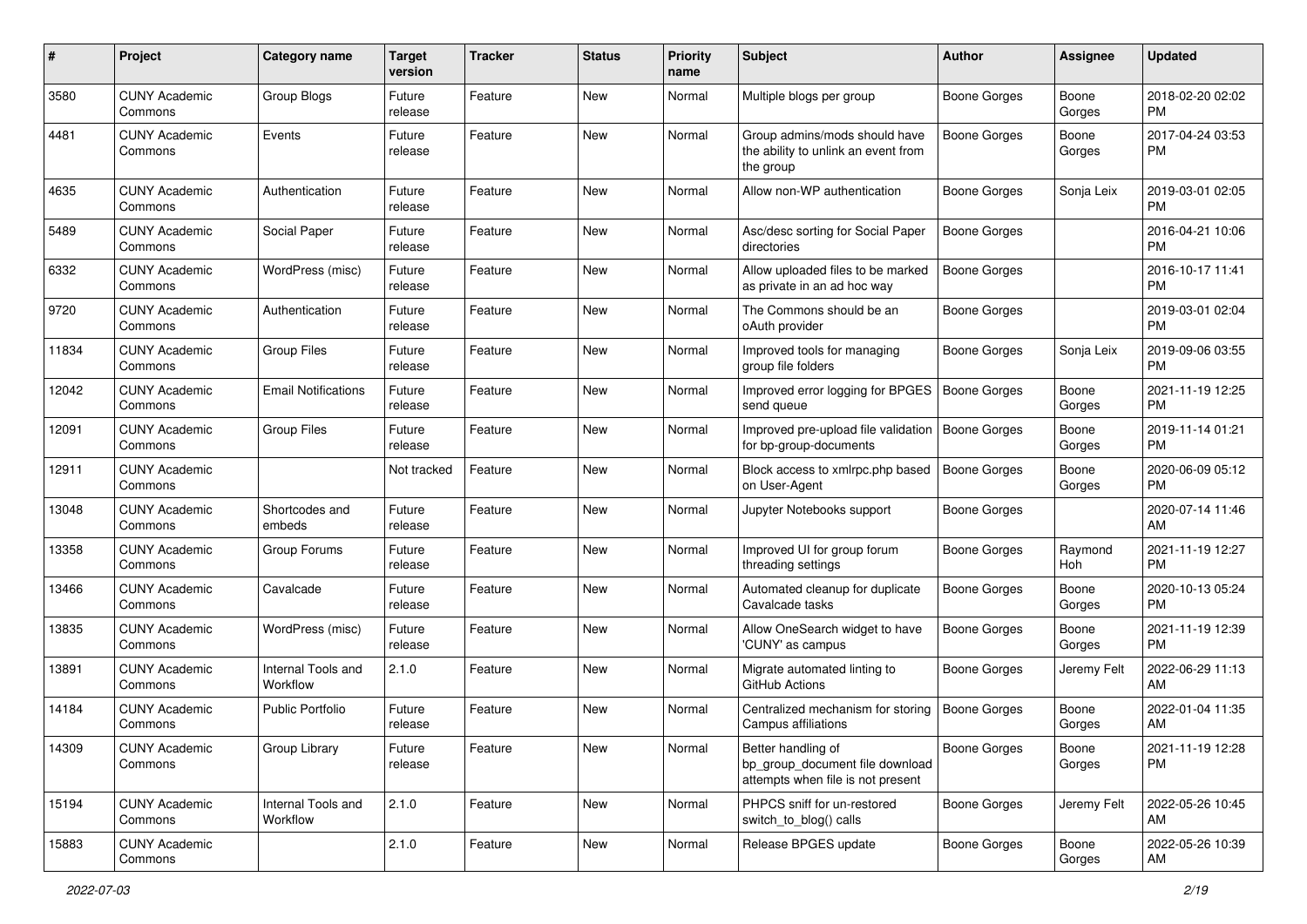| #     | <b>Project</b>                  | <b>Category name</b>           | <b>Target</b><br>version | <b>Tracker</b> | <b>Status</b>        | <b>Priority</b><br>name | <b>Subject</b>                                                              | <b>Author</b>       | Assignee          | <b>Updated</b>                |
|-------|---------------------------------|--------------------------------|--------------------------|----------------|----------------------|-------------------------|-----------------------------------------------------------------------------|---------------------|-------------------|-------------------------------|
| 618   | <b>CUNY Academic</b><br>Commons | <b>BuddyPress Docs</b>         | Future<br>release        | Feature        | Assigned             | Normal                  | BuddyPress Docs: export formats                                             | Boone Gorges        | Boone<br>Gorges   | 2015-11-09 05:38<br><b>PM</b> |
| 1165  | <b>CUNY Academic</b><br>Commons | <b>Email Invitations</b>       | Future<br>release        | Feature        | Assigned             | Low                     | Allow saved lists of invitees under<br>Send Invites                         | <b>Boone Gorges</b> | Boone<br>Gorges   | 2015-11-09 06:03<br><b>PM</b> |
| 1417  | <b>CUNY Academic</b><br>Commons | <b>BuddyPress Docs</b>         | Future<br>release        | Feature        | Assigned             | Low                     | Bulk actions for BuddyPress Docs                                            | <b>Boone Gorges</b> | Boone<br>Gorges   | 2016-10-17 10:41<br><b>PM</b> |
| 1422  | <b>CUNY Academic</b><br>Commons | <b>BuddyPress Docs</b>         | Future<br>release        | Feature        | Assigned             | Normal                  | Make "created Doc" activity icons<br>non-mini                               | Boone Gorges        | Boone<br>Gorges   | 2015-11-09 05:48<br><b>PM</b> |
| 1423  | <b>CUNY Academic</b><br>Commons | BuddyPress (misc)              | Future<br>release        | Feature        | Assigned             | Low                     | Show an avatar for pingback<br>comment activity items                       | Boone Gorges        | Tahir Butt        | 2016-10-24 12:03<br><b>PM</b> |
| 1508  | <b>CUNY Academic</b><br>Commons | WordPress (misc)               | Future<br>release        | Feature        | Assigned             | Normal                  | Share login cookies across<br>mapped domains                                | Boone Gorges        | Boone<br>Gorges   | 2012-07-02 12:12<br><b>PM</b> |
| 1744  | <b>CUNY Academic</b><br>Commons | <b>BuddyPress Docs</b>         | Future<br>release        | Feature        | Assigned             | Normal                  | Spreadsheet-style Docs                                                      | Boone Gorges        | Boone<br>Gorges   | 2015-11-09 06:13<br><b>PM</b> |
| 1983  | <b>CUNY Academic</b><br>Commons | Home Page                      | Future<br>release        | Feature        | Assigned             | Low                     | Media Library integration with<br>Featured Content plugin                   | Boone Gorges        | Dominic<br>Giglio | 2014-03-17 10:34<br>AM        |
| 2832  | <b>CUNY Academic</b><br>Commons | <b>Public Portfolio</b>        | Future<br>release        | Feature        | Assigned             | Normal                  | Improve interface for (not)<br>auto-linking profile fields                  | Boone Gorges        | Chris Stein       | 2015-01-05 08:52<br><b>PM</b> |
| 3002  | <b>CUNY Academic</b><br>Commons | Search                         | Future<br>release        | Feature        | Assigned             | Normal                  | Overhaul CAC search by using<br>external search appliance                   | Boone Gorges        | Boone<br>Gorges   | 2020-07-15 03:05<br><b>PM</b> |
| 3192  | <b>CUNY Academic</b><br>Commons | Group Forums                   | Future<br>release        | Feature        | Assigned             | Normal                  | Customizable forum views for<br>bbPress 2.x group forums                    | Boone Gorges        | Raymond<br>Hoh    | 2015-11-09 12:47<br><b>PM</b> |
| 3193  | <b>CUNY Academic</b><br>Commons | Group Forums                   | Future<br>release        | Feature        | Assigned             | Normal                  | bbPress 2.x dynamic roles and<br><b>RBE</b>                                 | Boone Gorges        | Boone<br>Gorges   | 2014-09-30 01:30<br><b>PM</b> |
| 3230  | <b>CUNY Academic</b><br>Commons | Internal Tools and<br>Workflow | Not tracked              | Feature        | Assigned             | High                    | Scripts for quicker<br>provisioning/updating of<br>development environments | Boone Gorges        | Boone<br>Gorges   | 2016-01-26 04:54<br><b>PM</b> |
| 3330  | <b>CUNY Academic</b><br>Commons | My Commons                     | Future<br>release        | Feature        | Assigned             | Normal                  | "Commons Information" tool                                                  | Boone Gorges        | Chris Stein       | 2014-09-22 08:46<br><b>PM</b> |
| 5234  | <b>CUNY Academic</b><br>Commons | Membership                     | Future<br>release        | Feature        | Assigned             | Normal                  | Write Unconfirmed patch for WP                                              | Boone Gorges        | Boone<br>Gorges   | 2016-10-24 11:18<br>AM        |
| 11517 | <b>CUNY Academic</b><br>Commons |                                | Not tracked              | Feature        | Assigned             | Normal                  | wp-accessibility plugin should not<br>strip 'target="_blank"' by default    | Boone Gorges        | Laurie Hurson     | 2019-09-24 09:57<br>AM        |
| 16092 | <b>CUNY Academic</b><br>Commons |                                | Future<br>release        | Feature        | Hold                 | Normal                  | Don't show main site in Site<br>search results                              | Boone Gorges        | Boone<br>Gorges   | 2022-05-17 03:12<br><b>PM</b> |
| 11945 | <b>CUNY Academic</b><br>Commons | Reckoning                      | Future<br>release        | Feature        | Reporter<br>Feedback | Normal                  | Add Comments bubble to<br>Reckoning views                                   | Boone Gorges        | Boone<br>Gorges   | 2019-11-12 05:14<br><b>PM</b> |
| 10380 | <b>CUNY Academic</b><br>Commons | WordPress (misc)               | Future<br>release        | Feature        | In Progress          | Normal                  | Remove blacklisted plugins                                                  | Boone Gorges        |                   | 2022-04-26 12:00<br><b>PM</b> |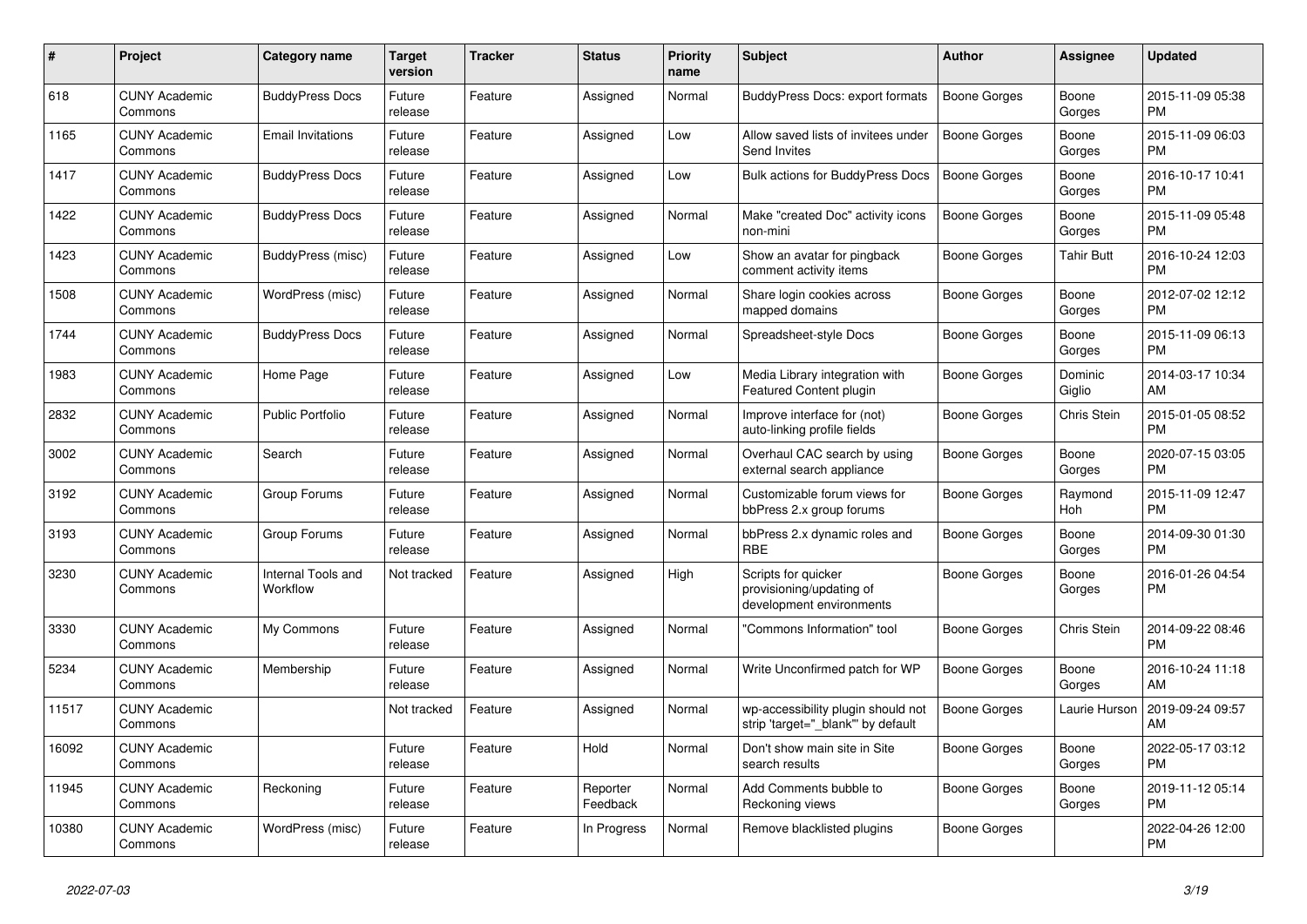| #     | Project                                                          | <b>Category name</b>        | <b>Target</b><br>version | <b>Tracker</b> | <b>Status</b>        | <b>Priority</b><br>name | <b>Subject</b>                                                   | <b>Author</b>      | Assignee            | <b>Updated</b>                |
|-------|------------------------------------------------------------------|-----------------------------|--------------------------|----------------|----------------------|-------------------------|------------------------------------------------------------------|--------------------|---------------------|-------------------------------|
| 10580 | <b>CUNY Academic</b><br>Commons                                  | Information<br>Architecture | Future<br>release        | Design/UX      | <b>New</b>           | Normal                  | Primary nav item review                                          | Boone Gorges       | Sara Cannon         | 2022-06-28 01:29<br><b>PM</b> |
| 1460  | <b>CUNY Academic</b><br>Commons                                  | Analytics                   | Future<br>release        | Feature        | Assigned             | Normal                  | <b>Update System Report</b>                                      | <b>Brian Foote</b> | Boone<br>Gorges     | 2015-11-09 06:13<br><b>PM</b> |
| 2881  | <b>CUNY Academic</b><br>Commons                                  | <b>Public Portfolio</b>     | Future<br>release        | Feature        | Assigned             | Normal                  | Redesign the UX for Profiles                                     | Chris Stein        | Chris Stein         | 2016-10-13 12:45<br><b>PM</b> |
| 3565  | <b>CUNY Academic</b><br>Commons                                  | My Commons                  | Not tracked              | Documentation  | <b>New</b>           | Normal                  | Load Newest inconsistencies                                      | Chris Stein        | scott voth          | 2015-11-09 01:16<br><b>PM</b> |
| 2666  | <b>CUNY Academic</b><br>Commons                                  | About page                  | Not tracked              | Documentation  | Assigned             | Normal                  | <b>Update About Text</b>                                         | Chris Stein        | Luke Waltzer        | 2016-03-04 11:19<br>AM        |
| 3059  | <b>CUNY Academic</b><br>Commons                                  | Group Forums                | Future<br>release        | Design/UX      | New                  | Normal                  | Forum Post Permissable Content<br><b>Explanatory Text</b>        | Chris Stein        | Chris Stein         | 2015-04-02 11:27<br>AM        |
| 860   | <b>CUNY Academic</b><br>Commons                                  | Design                      | Future<br>release        | Design/UX      | Assigned             | Normal                  | <b>Standardize Button Treatment</b><br><b>Across the Commons</b> | Chris Stein        | Chris Stein         | 2014-05-01 09:45<br>AM        |
| 13199 | <b>CUNY Academic</b><br>Commons                                  | Group Forums                | Future<br>release        | Feature        | <b>New</b>           | Normal                  | Favoring Groups over bbPress<br>plugin                           | Colin McDonald     | Colin<br>McDonald   | 2021-11-19 12:28<br><b>PM</b> |
| 13370 | <b>CUNY Academic</b><br>Commons                                  | Group Library               | Future<br>release        | Feature        | <b>New</b>           | Normal                  | Library bulk deletion and folder<br>editing                      | Colin McDonald     | Boone<br>Gorges     | 2020-10-13 10:41<br>AM        |
| 15210 | <b>CUNY Academic</b><br>Commons                                  | Analytics                   | Not tracked              | Design/UX      | New                  | Normal                  | Google Analytics improvements                                    | Colin McDonald     | Boone<br>Gorges     | 2022-05-24 10:47<br>AM        |
| 9729  | <b>CUNY Academic</b><br>Commons                                  | <b>SEO</b>                  | Not tracked              | Support        | <b>New</b>           | Normal                  | 503 Errors showing on<br>newlaborforum.cuny.edu                  | Diane Krauthamer   | Raymond<br>Hoh      | 2018-05-22 04:48<br><b>PM</b> |
| 3615  | <b>CUNY Academic</b><br>Commons                                  | Redmine                     | Not tracked              | Feature        | New                  | Low                     | Create Redmine issues via email                                  | Dominic Giglio     | Boone<br>Gorges     | 2017-11-16 11:36<br>AM        |
| 11968 | JustPublics@365<br>MediaCamp                                     |                             |                          | Feature        | New                  | Normal                  | Nanoscience Retractable Display<br>Unit                          | Donald Cherry      | Bonnie<br>Eissner   | 2021-02-19 08:50<br>AM        |
| 12062 | AD/O365 Transition<br>from NonMatric to<br>Matriculated Students |                             |                          | Feature        | In Progress          | Normal                  | create solution and console<br>project                           | Emilio Rodriguez   | Emilio<br>Rodriguez | 2019-11-12 03:56<br><b>PM</b> |
| 13457 | <b>CUNY Academic</b><br>Commons                                  | Group Forums                | 2.0.3                    | Bug            | <b>New</b>           | High                    | Forum post not sending<br>notifications                          | Filipa Calado      | Raymond<br>Hoh      | 2022-06-29 11:32<br>AM        |
| 11649 | <b>CUNY Academic</b><br>Commons                                  | <b>WordPress Plugins</b>    | 2.0.3                    | Bug            | In Progress          | Normal                  | CC license displayed on every<br>page                            | Gina Cherry        | Raymond<br>Hoh      | 2022-06-29 11:32<br>AM        |
| 11545 | <b>CUNY Academic</b><br>Commons                                  | <b>WordPress Plugins</b>    | Not tracked              | Support        | <b>New</b>           | Normal                  | Twitter searches in WordPress                                    | Gina Cherry        | Matt Gold           | 2019-09-23 01:03<br><b>PM</b> |
| 12004 | <b>CUNY Academic</b><br>Commons                                  |                             | Not tracked              | Support        | Reporter<br>Feedback | Normal                  | Notifications for spam blog<br>comments                          | Gina Cherry        | Raymond<br>Hoh      | 2019-11-01 12:05<br><b>PM</b> |
| 14842 | <b>CUNY Academic</b><br>Commons                                  |                             | Not tracked              | Support        | Reporter<br>Feedback | Normal                  | Question about widgets and block<br>editor                       | Gina Cherry        |                     | 2021-10-06 03:01<br><b>PM</b> |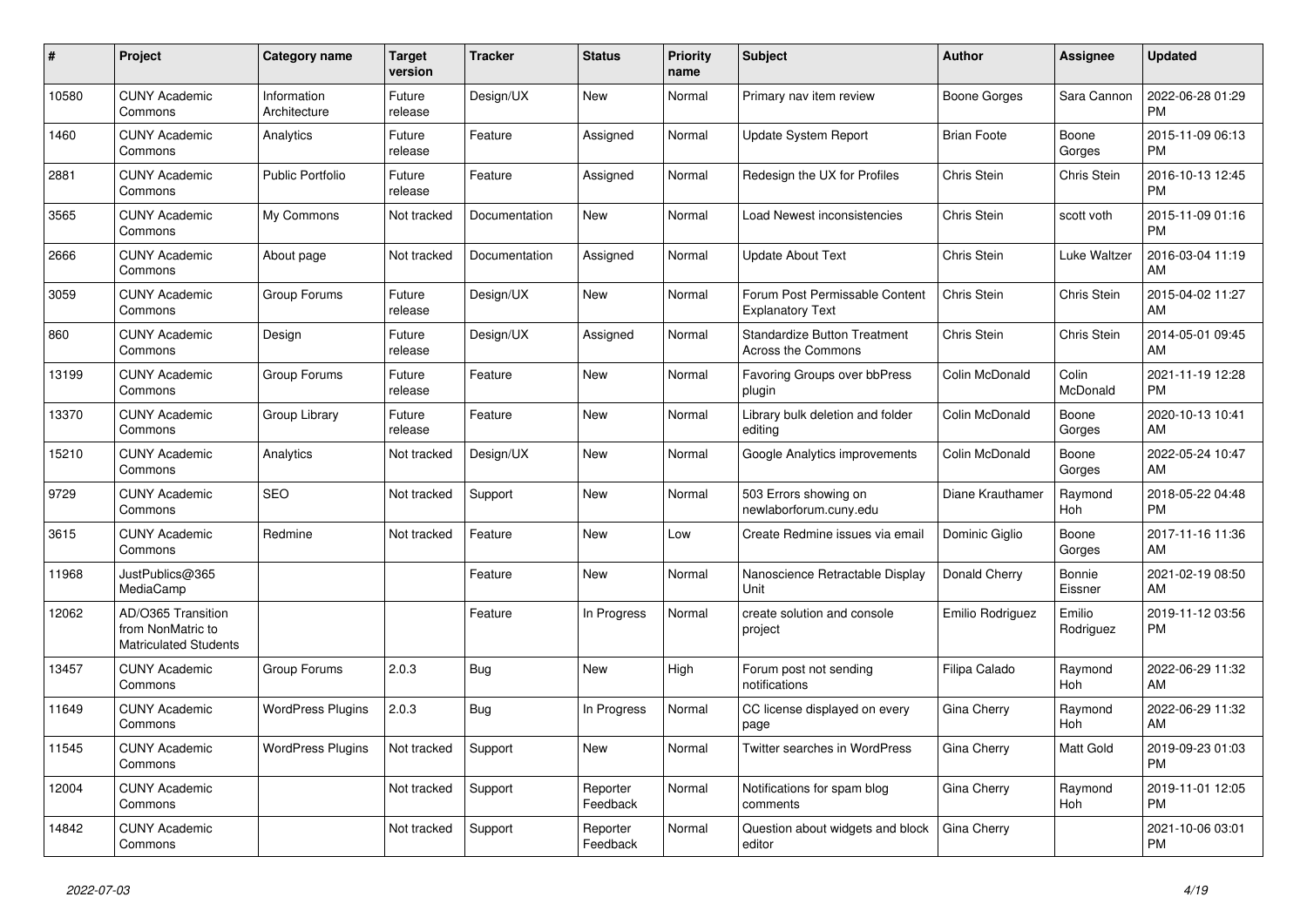| #     | <b>Project</b>                  | Category name            | <b>Target</b><br>version | <b>Tracker</b> | <b>Status</b>        | <b>Priority</b><br>name | <b>Subject</b>                                                               | <b>Author</b> | Assignee            | <b>Updated</b>                |
|-------|---------------------------------|--------------------------|--------------------------|----------------|----------------------|-------------------------|------------------------------------------------------------------------------|---------------|---------------------|-------------------------------|
| 3473  | <b>CUNY Academic</b><br>Commons | <b>User Experience</b>   | Future<br>release        | Feature        | Assigned             | Normal                  | Commons profile: Add help info<br>about "Positions" replacing "title"        | Keith Miyake  | Samantha<br>Raddatz | 2015-11-09 02:28<br><b>PM</b> |
| 6755  | <b>CUNY Academic</b><br>Commons | WordPress (misc)         | Future<br>release        | Bug            | New                  | Normal                  | Cannot Deactivate Plugin                                                     | Laura Kane    |                     | 2016-11-16 01:12<br><b>PM</b> |
| 11879 | <b>CUNY Academic</b><br>Commons |                          | Not tracked              | Bug            | <b>New</b>           | Normal                  | Hypothesis comments appearing<br>on multiple, different pdfs across<br>blogs | Laurie Hurson | Laurie Hurson       | 2019-09-19 02:39<br><b>PM</b> |
| 12438 | <b>CUNY Academic</b><br>Commons | Courses                  | Not tracked              | <b>Bug</b>     | New                  | Normal                  | Site appearing twice                                                         | Laurie Hurson | Boone<br>Gorges     | 2020-02-18 01:34<br><b>PM</b> |
| 14936 | <b>CUNY Academic</b><br>Commons |                          |                          | Bug            | New                  | Normal                  | Commons websites blocked by<br>SPS campus network                            | Laurie Hurson |                     | 2021-11-03 03:57<br><b>PM</b> |
| 14940 | <b>CUNY Academic</b><br>Commons |                          |                          | Bug            | <b>New</b>           | Normal                  | Discrepancy between Commons<br>profile "sites" and actual # of sites         | Laurie Hurson |                     | 2021-11-08 11:09<br>AM        |
| 15757 | <b>CUNY Academic</b><br>Commons |                          |                          | <b>Bug</b>     | New                  | Normal                  | Members # do not match                                                       | Laurie Hurson |                     | 2022-03-30 04:52<br><b>PM</b> |
| 16199 | <b>CUNY Academic</b><br>Commons | <b>Directories</b>       | 2.0.3                    | Bug            | New                  | Normal                  | Removed "Semester" Filter from<br><b>Courses Directory</b>                   | Laurie Hurson | Boone<br>Gorges     | 2022-06-29 11:32<br>AM        |
| 9289  | <b>CUNY Academic</b><br>Commons | <b>WordPress Plugins</b> | Future<br>release        | Bug            | Reporter<br>Feedback | Normal                  | Email Users Plugin                                                           | Laurie Hurson | Boone<br>Gorges     | 2018-10-24 12:34<br><b>PM</b> |
| 11415 | <b>CUNY Academic</b><br>Commons | <b>WordPress Plugins</b> | Not tracked              | <b>Bug</b>     | Reporter<br>Feedback | Normal                  | <b>Blog Subscriptions in Jetpack</b>                                         | Laurie Hurson |                     | 2019-05-14 10:34<br>AM        |
| 11789 | <b>CUNY Academic</b><br>Commons | Courses                  | Future<br>release        | Feature        | New                  | Normal                  | Ability to remove item from<br>Courses list                                  | Laurie Hurson | Sonja Leix          | 2019-09-24 12:28<br><b>PM</b> |
| 13650 | <b>CUNY Academic</b><br>Commons | Group Library            | Future<br>release        | Feature        | <b>New</b>           | Normal                  | Forum Attachments in Group<br>Library                                        | Laurie Hurson |                     | 2021-11-19 12:30<br><b>PM</b> |
| 14787 | <b>CUNY Academic</b><br>Commons | Plugin Packages          | Future<br>release        | Feature        | <b>New</b>           | Normal                  | Creating a "Design" plugin<br>package                                        | Laurie Hurson | scott voth          | 2022-04-27 04:56<br><b>PM</b> |
| 11131 | <b>CUNY Academic</b><br>Commons |                          | Future<br>release        | Feature        | Reporter<br>Feedback | Normal                  | Image Annotation Plugins                                                     | Laurie Hurson |                     | 2019-02-26 11:33<br>AM        |
| 12121 | <b>CUNY Academic</b><br>Commons | <b>WordPress Plugins</b> | 2.0.3                    | Feature        | Reporter<br>Feedback | Normal                  | Embedding H5P Iframes on<br><b>Commons Site</b>                              | Laurie Hurson | Boone<br>Gorges     | 2022-06-29 11:32<br>AM        |
| 12446 | <b>CUNY Academic</b><br>Commons | Groups (misc)            | Future<br>release        | Feature        | Reporter<br>Feedback | Normal                  | Toggle default site to group forum<br>posting                                | Laurie Hurson | Laurie Hurson       | 2020-03-10 11:57<br>AM        |
| 15613 | <b>CUNY Academic</b><br>Commons |                          | 2.0.3                    | Feature        | Reporter<br>Feedback | Normal                  | Adding "Passster" plugin                                                     | Laurie Hurson |                     | 2022-06-29 11:32<br>AM        |
| 15923 | <b>CUNY Academic</b><br>Commons |                          | Not tracked              | Feature        | Reporter<br>Feedback | Normal                  | <b>Bellows Plugin Adjustments</b>                                            | Laurie Hurson |                     | 2022-04-20 10:10<br>AM        |
| 12328 | <b>CUNY Academic</b><br>Commons |                          | Not tracked              | Support        | <b>New</b>           | Normal                  | Sign up Code for Non-CUNY<br>Faculty                                         | Laurie Hurson |                     | 2020-01-28 10:25<br>AM        |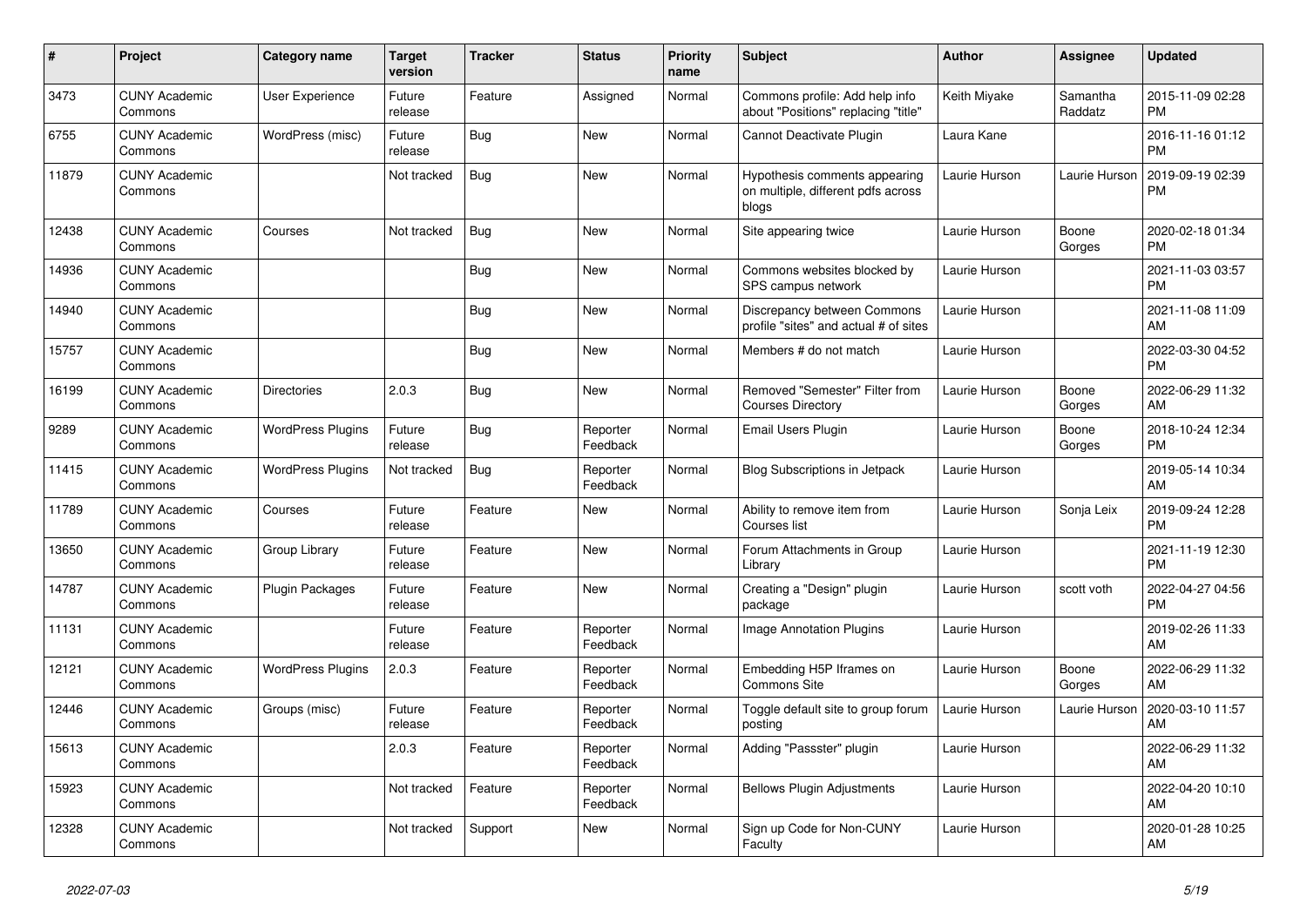| #     | Project                         | <b>Category name</b>      | <b>Target</b><br>version | <b>Tracker</b> | <b>Status</b>        | <b>Priority</b><br>name | <b>Subject</b>                                              | <b>Author</b> | <b>Assignee</b>     | <b>Updated</b>                |
|-------|---------------------------------|---------------------------|--------------------------|----------------|----------------------|-------------------------|-------------------------------------------------------------|---------------|---------------------|-------------------------------|
| 12484 | <b>CUNY Academic</b><br>Commons |                           | Not tracked              | Support        | Reporter<br>Feedback | Normal                  | Sign up Code for COIL Course<br>starting in March           | Laurie Hurson | Matt Gold           | 2020-03-02 02:26<br><b>PM</b> |
| 14538 | <b>CUNY Academic</b><br>Commons |                           | Not tracked              | Support        | Reporter<br>Feedback | Normal                  | <b>Weebly To Commons</b>                                    | Laurie Hurson |                     | 2021-09-14 10:47<br>AM        |
| 15176 | <b>CUNY Academic</b><br>Commons |                           | Not tracked              | Support        | Reporter<br>Feedback | Normal                  | Archiving Q Writing & Old<br>Wordpress Sites on the Commons | Laurie Hurson |                     | 2022-02-08 10:28<br>AM        |
| 14475 | <b>CUNY Academic</b><br>Commons |                           | Not tracked              | Publicity      | New                  | Normal                  | <b>OER Showcase Page</b>                                    | Laurie Hurson | Laurie Hurson       | 2021-09-14 10:46<br>AM        |
| 14504 | <b>CUNY Academic</b><br>Commons |                           | Not tracked              | Publicity      | Reporter<br>Feedback | Normal                  | Adding showcases to home page<br>menu                       | Laurie Hurson | Boone<br>Gorges     | 2022-01-19 03:26<br><b>PM</b> |
| 11843 | <b>CUNY Academic</b><br>Commons | WordPress (misc)          | Future<br>release        | Design/UX      | <b>New</b>           | Normal                  | Tweaking the Gutenberg Editor<br>Interface                  | Laurie Hurson |                     | 2022-04-26 12:00<br><b>PM</b> |
| 9060  | <b>CUNY Academic</b><br>Commons | Commons In A Box          | Not tracked              | Bug            | Hold                 | Normal                  | Problems with CBox image library<br>upload                  | Lisa Rhody    | Raymond<br>Hoh      | 2018-01-10 03:26<br><b>PM</b> |
| 2325  | <b>CUNY Academic</b><br>Commons | BuddyPress (misc)         | Future<br>release        | Feature        | Assigned             | Low                     | Profile should have separate fields<br>for first/last names | local admin   | Boone<br>Gorges     | 2015-11-09 06:09<br><b>PM</b> |
| 2610  | <b>CUNY Academic</b><br>Commons | Group Invitations         | Future<br>release        | Feature        | Assigned             | Low                     | Request: Custom invitation<br>message to group invites      | local admin   | Boone<br>Gorges     | 2015-11-09 06:13<br><b>PM</b> |
| 2175  | <b>CUNY Academic</b><br>Commons | WordPress (misc)          | Not tracked              | Support        | Assigned             | Normal                  | Subscibe 2 vs. Jetpack<br>subscription options              | local admin   | Matt Gold           | 2016-01-26 04:58<br><b>PM</b> |
| 2612  | <b>CUNY Academic</b><br>Commons |                           | Not tracked              | Publicity      | Assigned             | Normal                  | Pinterest site for the Commons                              | local admin   | Sarah<br>Morgano    | 2016-03-04 11:19<br>AM        |
| 7928  | <b>CUNY Academic</b><br>Commons | Group Forums              | Not tracked              | Bug            | <b>New</b>           | Normal                  | Duplicate Forum post                                        | Luke Waltzer  | Raymond<br>Hoh      | 2017-04-11 09:27<br><b>PM</b> |
| 7981  | <b>CUNY Academic</b><br>Commons | Social Paper              | Future<br>release        | Bug            | <b>New</b>           | Normal                  | Social Paper comments should<br>not go to spam              | Luke Waltzer  | Boone<br>Gorges     | 2018-04-16 03:52<br><b>PM</b> |
| 13430 | <b>CUNY Academic</b><br>Commons | Reply By Email            | Not tracked              | Bug            | <b>New</b>           | Normal                  | Delay in RBE                                                | Luke Waltzer  | Raymond<br>Hoh      | 2020-10-13 11:16<br>AM        |
| 5268  | <b>CUNY Academic</b><br>Commons | Group Forums              | Future<br>release        | <b>Bug</b>     | Assigned             | Normal                  | Long-time to post to multiple<br>groups                     | Luke Waltzer  | Daniel Jones        | 2016-09-07 06:31<br><b>PM</b> |
| 5317  | <b>CUNY Academic</b><br>Commons | Group Blogs               | Not tracked              | Bug            | Reporter<br>Feedback | Normal                  | Notifications of New Post Didn't<br>Come                    | Luke Waltzer  | Samantha<br>Raddatz | 2016-03-21 10:41<br><b>PM</b> |
| 6356  | <b>CUNY Academic</b><br>Commons | <b>WordPress Plugins</b>  | Future<br>release        | <b>Bug</b>     | Reporter<br>Feedback | Low                     | Should Subscribe2 be<br>deprecated?                         | Luke Waltzer  |                     | 2017-03-20 12:20<br><b>PM</b> |
| 6644  | <b>CUNY Academic</b><br>Commons |                           | Not tracked              | Bug            | Reporter<br>Feedback | High                    | White Screen at Login Pge                                   | Luke Waltzer  | Raymond<br>Hoh      | 2016-11-21 10:34<br><b>PM</b> |
| 6078  | <b>CUNY Academic</b><br>Commons | <b>Blogs (BuddyPress)</b> | Future<br>release        | Feature        | New                  | Normal                  | Explore Adding Network Blog<br>Metadata Plugin              | Luke Waltzer  | Luke Waltzer        | 2016-10-11 10:29<br>PM        |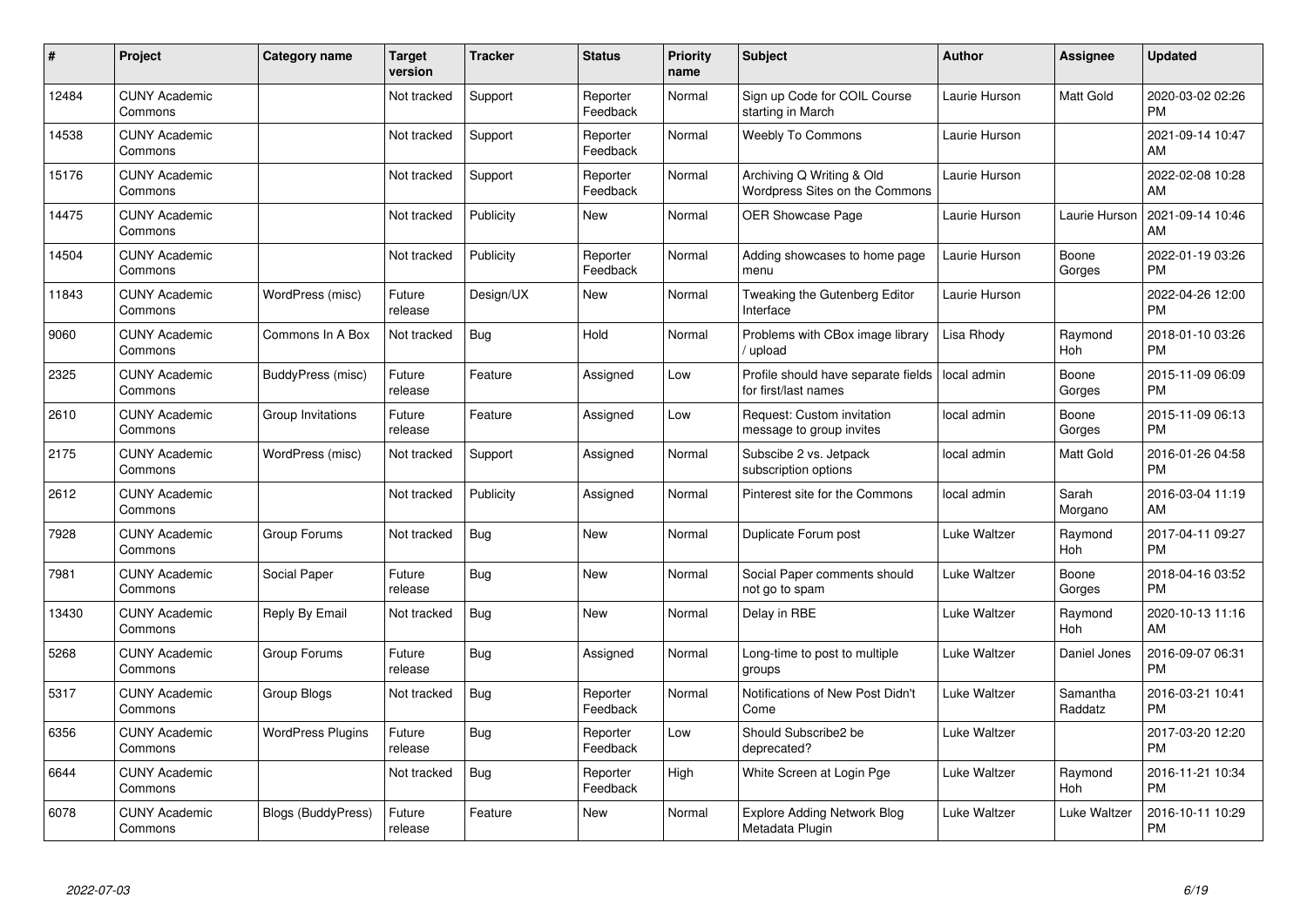| #     | Project                         | <b>Category name</b>       | <b>Target</b><br>version | <b>Tracker</b> | <b>Status</b>        | Priority<br>name | <b>Subject</b>                                                                                | <b>Author</b>   | <b>Assignee</b>     | <b>Updated</b>                |
|-------|---------------------------------|----------------------------|--------------------------|----------------|----------------------|------------------|-----------------------------------------------------------------------------------------------|-----------------|---------------------|-------------------------------|
| 6389  | <b>CUNY Academic</b><br>Commons | <b>BuddyPress Docs</b>     | Future<br>release        | Feature        | New                  | Low              | Make Discussion Area Visible<br>When Editing a Doc                                            | Luke Waltzer    | Boone<br>Gorges     | 2016-10-21 04:16<br><b>PM</b> |
| 8835  | <b>CUNY Academic</b><br>Commons | <b>Blogs (BuddyPress)</b>  | Future<br>release        | Feature        | <b>New</b>           | Normal           | Extend cuny is shortlinks to sites                                                            | Luke Waltzer    | Boone<br>Gorges     | 2022-04-26 11:59<br>AM        |
| 5225  | <b>CUNY Academic</b><br>Commons | Registration               | Future<br>release        | Feature        | Assigned             | Normal           | On-boarding Issues                                                                            | Luke Waltzer    | Samantha<br>Raddatz | 2016-02-12 02:58<br><b>PM</b> |
| 9895  | <b>CUNY Academic</b><br>Commons | Onboarding                 | Future<br>release        | Feature        | Assigned             | Normal           | Add "Accept Invitation"<br>link/button/function to Group<br>and/or Site invitation emails?    | Luke Waltzer    | Boone<br>Gorges     | 2018-06-07 12:42<br><b>PM</b> |
| 9211  | <b>CUNY Academic</b><br>Commons | <b>WordPress Plugins</b>   | Future<br>release        | Support        | Reporter<br>Feedback | Normal           | Auto-Role Setting in Forum Plugin<br><b>Causing Some Confusion</b>                            | Luke Waltzer    | Boone<br>Gorges     | 2018-03-13 11:44<br>AM        |
| 7624  | <b>CUNY Academic</b><br>Commons | BuddyPress (misc)          | Future<br>release        | Design/UX      | New                  | Normal           | <b>BP</b> Notifications                                                                       | Luke Waltzer    | Paige Dupont        | 2017-02-08 10:43<br><b>PM</b> |
| 6392  | <b>CUNY Academic</b><br>Commons | Group Forums               | Future<br>release        | Design/UX      | Assigned             | Low              | Composition/Preview Panes in<br>Forum Posts                                                   | Luke Waltzer    | Paige Dupont        | 2016-10-21 04:26<br><b>PM</b> |
| 8211  | <b>CUNY Academic</b><br>Commons | <b>WordPress Themes</b>    | Future<br>release        | Feature        | <b>New</b>           | Normal           | Theme Suggestions: Material<br>Design-Inspired Themes                                         | Margaret Galvan | Margaret<br>Galvan  | 2017-08-07 02:48<br><b>PM</b> |
| 7828  | <b>CUNY Academic</b><br>Commons |                            | Not tracked              | Feature        | Assigned             | Normal           | Theme Assessment 2017                                                                         | Margaret Galvan | Margaret<br>Galvan  | 2017-05-02 10:41<br><b>PM</b> |
| 8078  | <b>CUNY Academic</b><br>Commons | <b>WordPress Plugins</b>   | Future<br>release        | System Upgrade | Assigned             | Normal           | CommentPress Updates                                                                          | Margaret Galvan | Christian<br>Wach   | 2017-05-08 03:49<br><b>PM</b> |
| 5282  | <b>CUNY Academic</b><br>Commons | Social Paper               | Future<br>release        | <b>Bug</b>     | New                  | Normal           | Replying via email directs to paper<br>but not individual comment.                            | Marilyn Weber   | Raymond<br>Hoh      | 2016-03-02 01:48<br><b>PM</b> |
| 9835  | <b>CUNY Academic</b><br>Commons | Group Forums               | Future<br>release        | Bug            | Assigned             | Normal           | add a "like" function?                                                                        | Marilyn Weber   | <b>Erik Trainer</b> | 2018-06-05 01:49<br><b>PM</b> |
| 11971 | <b>CUNY Academic</b><br>Commons | <b>Email Notifications</b> | Future<br>release        | Bug            | Reporter<br>Feedback | Low              | Pictures obscured in emailed post<br>notifications                                            | Marilyn Weber   | Raymond<br>Hoh      | 2019-11-21 01:14<br><b>PM</b> |
| 12360 | <b>CUNY Academic</b><br>Commons | <b>WordPress Themes</b>    | Not tracked              | <b>Bug</b>     | Reporter<br>Feedback | Normal           | site just says "DANTE We are<br>currently in maintenance mode,<br>please check back shortly." | Marilyn Weber   |                     | 2020-02-04 12:13<br><b>PM</b> |
| 13328 | <b>CUNY Academic</b><br>Commons | Group Forums               | Not tracked              | <b>Bug</b>     | Reporter<br>Feedback | Normal           | cross-posting in two related<br>groups                                                        | Marilyn Weber   | Raymond<br>Hoh      | 2020-09-15 10:39<br><b>PM</b> |
| 5050  | <b>CUNY Academic</b><br>Commons | Social Paper               | Future<br>release        | Feature        | New                  | Low              | Making comments visible in SP<br>editing mode (SP suggestion #1)                              | Marilyn Weber   | Samantha<br>Raddatz | 2019-09-17 11:10<br><b>PM</b> |
| 5052  | <b>CUNY Academic</b><br>Commons | Social Paper               | Future<br>release        | Feature        | New                  | Low              | Sentence by sentence or line by<br>line comments (SP suggestion #3)                           | Marilyn Weber   | Boone<br>Gorges     | 2016-02-11 10:24<br><b>PM</b> |
| 5053  | <b>CUNY Academic</b><br>Commons | Social Paper               | Future<br>release        | Feature        | New                  | Low              | Scrollable menu to add readers<br>(SP suggestion #4)                                          | Marilyn Weber   | Samantha<br>Raddatz | 2016-04-21 05:21<br><b>PM</b> |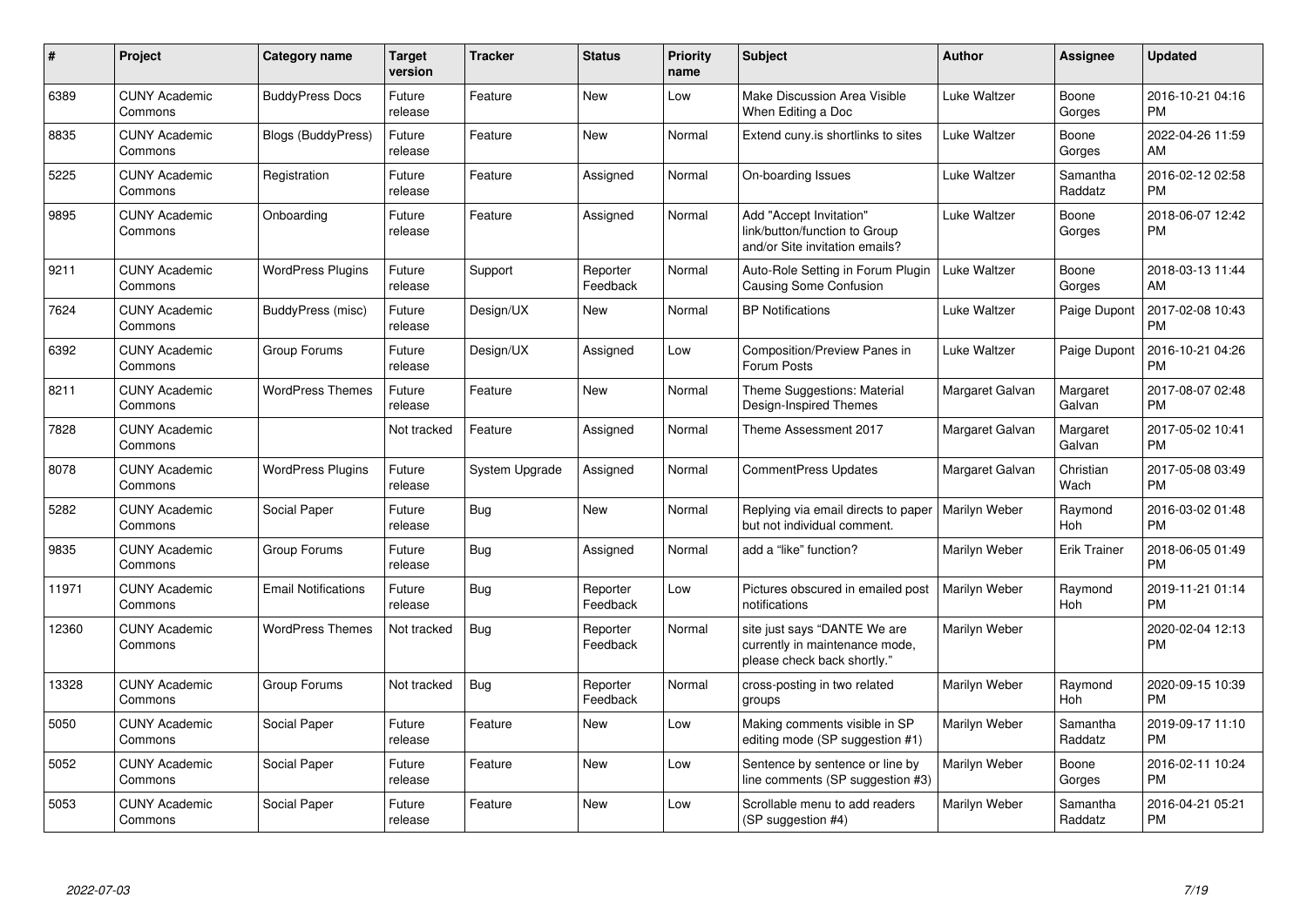| #     | <b>Project</b>                  | Category name              | <b>Target</b><br>version | <b>Tracker</b> | <b>Status</b>        | <b>Priority</b><br>name | <b>Subject</b>                                                                                                                                        | Author        | Assignee            | <b>Updated</b>                |
|-------|---------------------------------|----------------------------|--------------------------|----------------|----------------------|-------------------------|-------------------------------------------------------------------------------------------------------------------------------------------------------|---------------|---------------------|-------------------------------|
| 5058  | <b>CUNY Academic</b><br>Commons | Social Paper               | Future<br>release        | Feature        | <b>New</b>           | Low                     | Can there be a clearer signal that<br>even when comments have<br>already been made you add<br>comments by clicking on the side?<br>(SP suggestion #5) | Marilyn Weber | Samantha<br>Raddatz | 2016-02-11 10:24<br><b>PM</b> |
| 5199  | <b>CUNY Academic</b><br>Commons | Social Paper               | Future<br>release        | Feature        | New                  | Normal                  | add tables to the SP editor                                                                                                                           | Marilyn Weber |                     | 2016-10-24 11:27<br>AM        |
| 5205  | <b>CUNY Academic</b><br>Commons | Social Paper               | Future<br>release        | Feature        | <b>New</b>           | Normal                  | Social Paper folders                                                                                                                                  | Marilyn Weber |                     | 2016-02-11 10:24<br><b>PM</b> |
| 5397  | <b>CUNY Academic</b><br>Commons | Social Paper               | Future<br>release        | Feature        | <b>New</b>           | Normal                  | frustrating to have to<br>enable/disable in SP                                                                                                        | Marilyn Weber | Samantha<br>Raddatz | 2016-04-20 03:39<br><b>PM</b> |
| 5992  | <b>CUNY Academic</b><br>Commons | <b>Email Notifications</b> | Future<br>release        | Feature        | <b>New</b>           | Normal                  | Changing the From line of<br>autogenerated blog emails                                                                                                | Marilyn Weber |                     | 2018-09-27 05:19<br><b>PM</b> |
| 13912 | <b>CUNY Academic</b><br>Commons |                            | Not tracked              | Feature        | Hold                 | Low                     | posting "missed schedule"                                                                                                                             | Marilyn Weber |                     | 2021-02-23 10:46<br>AM        |
| 8607  | <b>CUNY Academic</b><br>Commons |                            | Not tracked              | Support        | <b>New</b>           | Normal                  | Paypal?                                                                                                                                               | Marilyn Weber | Matt Gold           | 2018-05-15 01:37<br><b>PM</b> |
| 12352 | <b>CUNY Academic</b><br>Commons |                            | Not tracked              | Support        | New                  | Normal                  | 'posts list" page builder block<br>option                                                                                                             | Marilyn Weber |                     | 2020-02-03 01:29<br><b>PM</b> |
| 12382 | <b>CUNY Academic</b><br>Commons | Membership                 | Not tracked              | Support        | <b>New</b>           | Normal                  | Email request change                                                                                                                                  | Marilyn Weber | Marilyn<br>Weber    | 2020-02-06 12:56<br><b>PM</b> |
| 13286 | <b>CUNY Academic</b><br>Commons |                            | Not tracked              | Support        | <b>New</b>           | Normal                  | problem connecting with<br>WordPress app                                                                                                              | Marilyn Weber | Raymond<br>Hoh      | 2020-09-08 11:16<br>AM        |
| 14911 | <b>CUNY Academic</b><br>Commons | <b>WordPress Themes</b>    | Not tracked              | Support        | <b>New</b>           | Normal                  | Twentytwentyone theme                                                                                                                                 | Marilyn Weber |                     | 2021-10-28 10:37<br>AM        |
| 15045 | <b>CUNY Academic</b><br>Commons |                            |                          | Support        | <b>New</b>           | Normal                  | no result for KCeL in the search<br>box on the commons                                                                                                | Marilyn Weber |                     | 2021-12-10 11:29<br>AM        |
| 15565 | <b>CUNY Academic</b><br>Commons |                            |                          | Support        | New                  | Normal                  | Events - send updates to an email<br>listserv                                                                                                         | Marilyn Weber |                     | 2022-03-10 01:06<br><b>PM</b> |
| 15685 | <b>CUNY Academic</b><br>Commons |                            |                          | Support        | <b>New</b>           | High                    | problem with chrome?                                                                                                                                  | Marilyn Weber |                     | 2022-04-25 03:40<br><b>PM</b> |
| 15816 | <b>CUNY Academic</b><br>Commons |                            | Not tracked              | Support        | <b>New</b>           | Normal                  | slow loading at SPS                                                                                                                                   | Marilyn Weber |                     | 2022-04-05 01:26<br><b>PM</b> |
| 11519 | <b>CUNY Academic</b><br>Commons |                            | Not tracked              | Support        | Assigned             | Normal                  | comment option not appearing                                                                                                                          | Marilyn Weber |                     | 2019-09-24 10:28<br>AM        |
| 11848 | <b>CUNY Academic</b><br>Commons |                            | Not tracked              | Support        | Hold                 | Normal                  | a Dean of Faculty wants to share<br>a large file                                                                                                      | Marilyn Weber |                     | 2019-09-24 08:44<br>AM        |
| 9207  | <b>CUNY Academic</b><br>Commons |                            | Future<br>release        | Support        | Reporter<br>Feedback | Normal                  | display dashboards made in<br>Tableau?                                                                                                                | Marilyn Weber | Boone<br>Gorges     | 2018-04-10 10:42<br>AM        |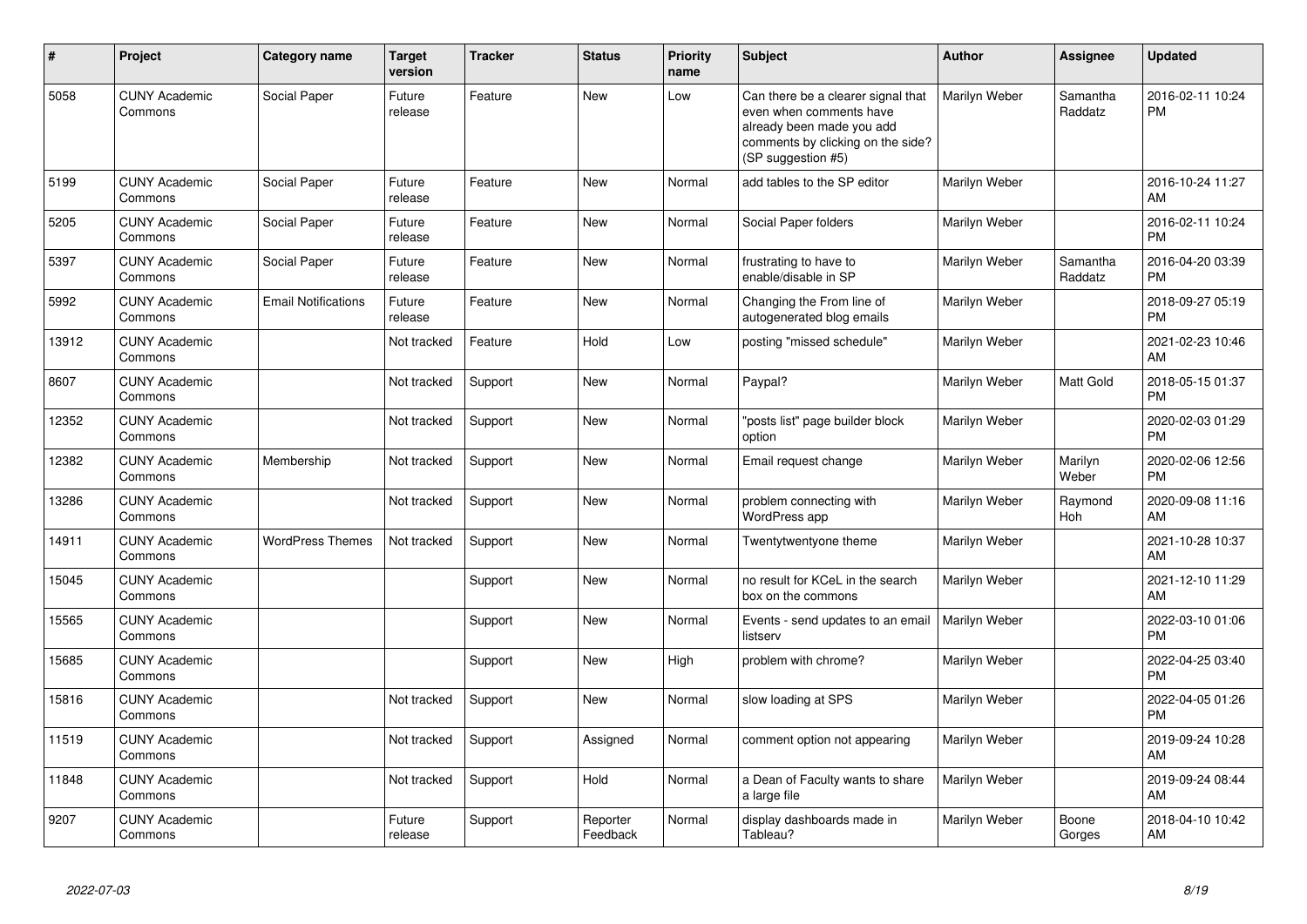| #     | Project                         | Category name             | <b>Target</b><br>version | <b>Tracker</b> | <b>Status</b>        | <b>Priority</b><br>name | <b>Subject</b>                                                    | <b>Author</b> | <b>Assignee</b> | <b>Updated</b>                |
|-------|---------------------------------|---------------------------|--------------------------|----------------|----------------------|-------------------------|-------------------------------------------------------------------|---------------|-----------------|-------------------------------|
| 10273 | <b>CUNY Academic</b><br>Commons | Registration              | Not tracked              | Support        | Reporter<br>Feedback | Normal                  | users combining CF and campus<br>address                          | Marilyn Weber |                 | 2019-09-18 10:58<br>AM        |
| 10657 | <b>CUNY Academic</b><br>Commons |                           | Not tracked              | Support        | Reporter<br>Feedback | Normal                  | child theme problems                                              | Marilyn Weber |                 | 2018-11-08 01:19<br><b>PM</b> |
| 11149 | <b>CUNY Academic</b><br>Commons |                           | Not tracked              | Support        | Reporter<br>Feedback | Normal                  | comments getting blocked                                          | Marilyn Weber | Raymond<br>Hoh  | 2019-03-26 11:40<br>AM        |
| 11509 | <b>CUNY Academic</b><br>Commons |                           | Not tracked              | Support        | Reporter<br>Feedback | Normal                  | deleted Page causing a Menu<br>problem?                           | Marilyn Weber |                 | 2019-06-04 09:54<br>AM        |
| 11771 | <b>CUNY Academic</b><br>Commons |                           | Not tracked              | Support        | Reporter<br>Feedback | Normal                  | post displays in sections                                         | Marilyn Weber |                 | 2019-08-20 10:34<br>AM        |
| 11787 | <b>CUNY Academic</b><br>Commons |                           | Not tracked              | Support        | Reporter<br>Feedback | Normal                  | automated comments notifications<br>on ZenDesk                    | Marilyn Weber |                 | 2019-08-26 06:18<br><b>PM</b> |
| 12350 | <b>CUNY Academic</b><br>Commons | <b>Blogs (BuddyPress)</b> | Not tracked              | Support        | Reporter<br>Feedback | Normal                  | URL creation problem                                              | Marilyn Weber |                 | 2020-02-03 11:27<br>AM        |
| 12741 | <b>CUNY Academic</b><br>Commons | <b>WordPress Plugins</b>  | Not tracked              | Support        | Reporter<br>Feedback | Normal                  | Tableau Public Viz Block                                          | Marilyn Weber | Raymond<br>Hoh  | 2020-05-12 11:00<br>AM        |
| 13034 | <b>CUNY Academic</b><br>Commons |                           | Not tracked              | Support        | Reporter<br>Feedback | Normal                  | a site is asking people to join the<br>Commons to get a download  | Marilyn Weber |                 | 2020-07-12 07:23<br>AM        |
| 13255 | <b>CUNY Academic</b><br>Commons |                           | Not tracked              | Support        | Reporter<br>Feedback | Normal                  | Accessibility problems                                            | Marilyn Weber |                 | 2020-09-01 05:48<br>PM        |
| 13975 | <b>CUNY Academic</b><br>Commons | Social Paper              | Not tracked              | Support        | Reporter<br>Feedback | Normal                  | can't approve comments on Social<br>Paper paper                   | Marilyn Weber |                 | 2021-02-12 09:33<br>AM        |
| 14074 | <b>CUNY Academic</b><br>Commons | WordPress (misc)          | Not tracked              | Support        | Reporter<br>Feedback | Normal                  | page password protection problem                                  | Marilyn Weber |                 | 2021-03-02 11:03<br>AM        |
| 14398 | <b>CUNY Academic</b><br>Commons |                           | Not tracked              | Support        | Reporter<br>Feedback | Normal                  | Events plug-in notification problem                               | Marilyn Weber |                 | 2021-05-11 11:21<br>AM        |
| 14784 | <b>CUNY Academic</b><br>Commons |                           |                          | Support        | Reporter<br>Feedback | Normal                  | User report of logo problem when<br>using Customizer theme        | Marilyn Weber |                 | 2021-09-17 10:25<br><b>AM</b> |
| 14900 | <b>CUNY Academic</b><br>Commons |                           | Not tracked              | Support        | Reporter<br>Feedback | Normal                  | previous theme?                                                   | Marilyn Weber |                 | 2021-10-25 10:31<br><b>AM</b> |
| 15169 | <b>CUNY Academic</b><br>Commons |                           | 2.0.3                    | Support        | Reporter<br>Feedback | Normal                  | new Prelude website zipfiles for<br>custom theme and other files. | Marilyn Weber |                 | 2022-06-29 11:32<br>AM        |
| 15260 | <b>CUNY Academic</b><br>Commons |                           |                          | Support        | Reporter<br>Feedback | Normal                  | Diacritical markings   European<br><b>Stages</b>                  | Marilyn Weber |                 | 2022-02-04 08:16<br><b>AM</b> |
| 15370 | <b>CUNY Academic</b><br>Commons |                           |                          | Support        | Reporter<br>Feedback | Normal                  | All-in-One Event Calendar?                                        | Marilyn Weber |                 | 2022-02-17 11:03<br>AM        |
| 15655 | <b>CUNY Academic</b><br>Commons |                           | 2.0.3                    | Support        | Reporter<br>Feedback | Normal                  | Event Aggregator plugin?                                          | Marilyn Weber |                 | 2022-06-29 11:32<br>AM        |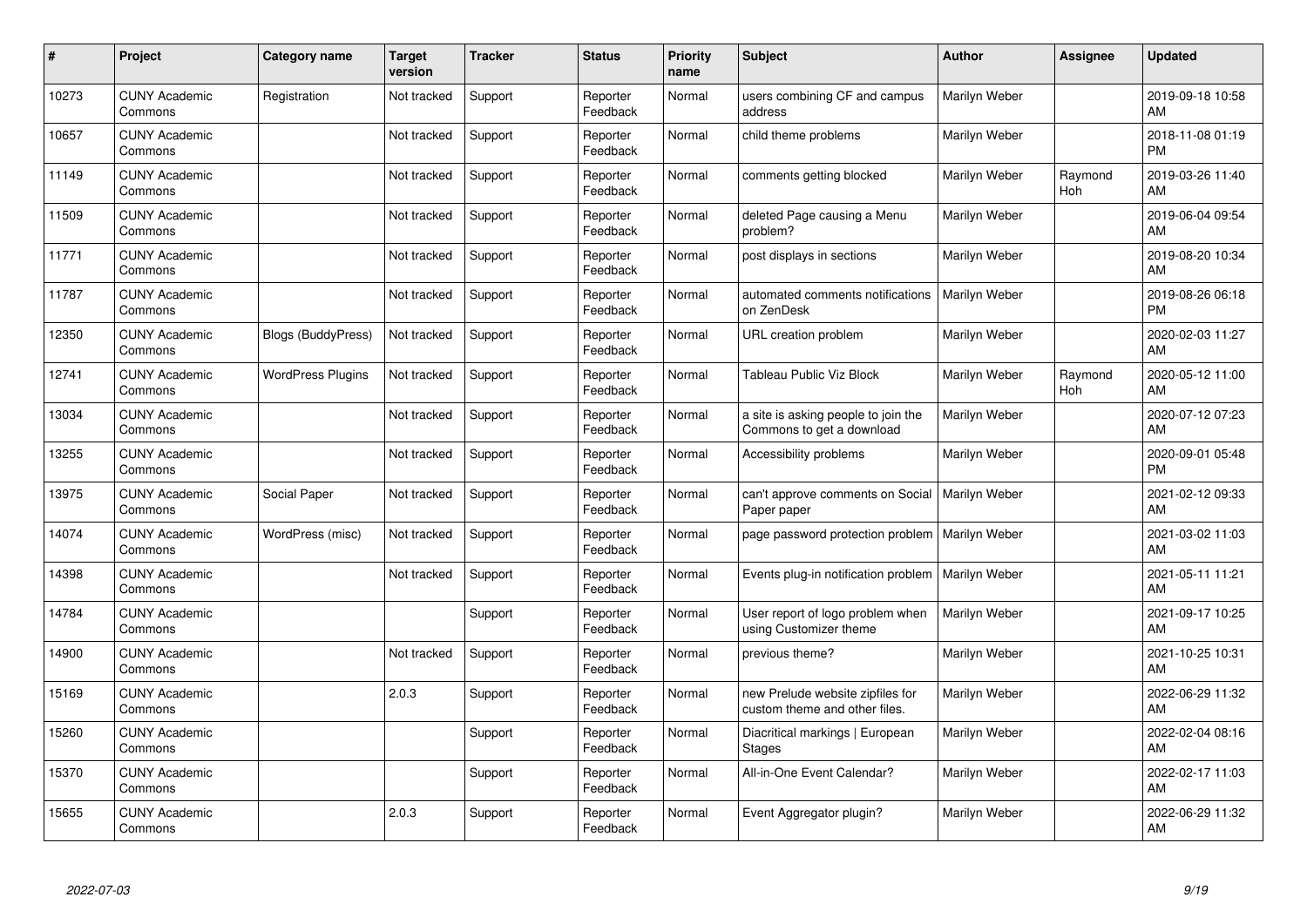| #     | Project                         | <b>Category name</b>      | <b>Target</b><br>version | <b>Tracker</b> | <b>Status</b>        | <b>Priority</b><br>name | <b>Subject</b>                                                         | <b>Author</b>      | Assignee            | <b>Updated</b>                |
|-------|---------------------------------|---------------------------|--------------------------|----------------|----------------------|-------------------------|------------------------------------------------------------------------|--------------------|---------------------|-------------------------------|
| 16099 | <b>CUNY Academic</b><br>Commons |                           |                          | Support        | Reporter<br>Feedback | Normal                  | request for Newsletter Glue                                            | Marilyn Weber      |                     | 2022-05-13 12:14<br><b>PM</b> |
| 16110 | <b>CUNY Academic</b><br>Commons |                           |                          | Support        | Reporter<br>Feedback | Normal                  | remove Creative Commons<br>license from pages?                         | Marilyn Weber      | Raymond<br>Hoh      | 2022-05-17 06:11<br><b>PM</b> |
| 2576  | <b>NYCDH Community</b><br>Site  |                           |                          | Bug            | Hold                 | Low                     | Test Next Button in Javascript<br><b>Tutorial Under Activities</b>     | <b>Mark Newton</b> | Alex Gil            | 2013-05-18 02:55<br><b>PM</b> |
| 2571  | <b>NYCDH Community</b><br>Site  |                           |                          | Feature        | Assigned             | Normal                  | Add Google custom search box to<br>homepage                            | Mark Newton        | Raymond<br>Hoh      | 2013-05-18 07:49<br><b>PM</b> |
| 2574  | <b>NYCDH Community</b><br>Site  |                           |                          | Feature        | Assigned             | Normal                  | Add Way to Upload Files to<br>Groups                                   | <b>Mark Newton</b> | Raymond<br>Hoh      | 2013-05-18 07:46<br><b>PM</b> |
| 2577  | <b>NYCDH Community</b><br>Site  |                           |                          | Feature        | Assigned             | Low                     | Investigate Potential to Add Links<br>to the Forum                     | <b>Mark Newton</b> | Alex Gil            | 2013-05-16 09:40<br><b>PM</b> |
| 2573  | <b>NYCDH Community</b><br>Site  |                           |                          | Feature        | Reporter<br>Feedback | Normal                  | Add dh nyc twitter list feed to site                                   | Mark Newton        | Matt Gold           | 2013-05-16 11:42<br><b>PM</b> |
| 10262 | <b>CUNY Academic</b><br>Commons |                           | Not tracked              | Bug            | Reporter<br>Feedback | Normal                  | Newsletter Plugin: Broken Image<br>at Bottom of All Newsletters        | Mark Webb          | Raymond<br>Hoh      | 2018-08-30 05:17<br><b>PM</b> |
| 10678 | <b>CUNY Academic</b><br>Commons |                           | Not tracked              | Bug            | Reporter<br>Feedback | High                    | Newsletter Plugin Not Sending<br><b>Out Newsletters</b>                | Mark Webb          | Boone<br>Gorges     | 2019-09-16 09:38<br><b>PM</b> |
| 10769 | <b>CUNY Academic</b><br>Commons | <b>WordPress Themes</b>   | Not tracked              | <b>Bug</b>     | Reporter<br>Feedback | Normal                  | 2011 Theme Sidebar                                                     | Mark Webb          |                     | 2018-12-04 04:09<br><b>PM</b> |
| 11120 | <b>CUNY Academic</b><br>Commons | <b>WordPress Plugins</b>  | Not tracked              | <b>Bug</b>     | Reporter<br>Feedback | Normal                  | Events Manager Events Not<br>Showing Up                                | Mark Webb          |                     | 2019-02-27 04:10<br><b>PM</b> |
| 13949 | <b>CUNY Academic</b><br>Commons |                           | Not tracked              | Bug            | <b>New</b>           | Normal                  | Continued debugging of runaway<br>MySQL connections                    | Matt Gold          | Boone<br>Gorges     | 2021-09-14 10:42<br>AM        |
| 16307 | <b>CUNY Academic</b><br>Commons |                           |                          | Bug            | <b>New</b>           | Normal                  | Add brief messaging to<br>accept/decline group membership<br>requests  | Matt Gold          | Boone<br>Gorges     | 2022-06-27 06:13<br><b>PM</b> |
| 4661  | <b>CUNY Academic</b><br>Commons | User Experience           | Future<br>release        | Bug            | Assigned             | Normal                  | <b>Simplify Events text</b>                                            | <b>Matt Gold</b>   | Samantha<br>Raddatz | 2015-10-02 09:06<br><b>PM</b> |
| 5691  | <b>CUNY Academic</b><br>Commons | <b>Blogs (BuddyPress)</b> | Future<br>release        | Bug            | Assigned             | High                    | Differing numbers on Sites display                                     | Matt Gold          | Raymond<br>Hoh      | 2016-06-13 01:37<br><b>PM</b> |
| 6671  | <b>CUNY Academic</b><br>Commons | Reply By Email            | Not tracked              | <b>Bug</b>     | Assigned             | Normal                  | "Post too often" RBE error<br>message                                  | Matt Gold          | Raymond<br>Hoh      | 2016-11-11 09:55<br>AM        |
| 6995  | <b>CUNY Academic</b><br>Commons | Home Page                 | Not tracked              | Bug            | Assigned             | Normal                  | member filter on homepage not<br>working                               | Matt Gold          | Raymond<br>Hoh      | 2016-12-11 09:46<br><b>PM</b> |
| 2618  | <b>NYCDH Community</b><br>Site  |                           |                          | <b>Bug</b>     | Assigned             | Low                     | Mark blogs as spam when created   Matt Gold<br>by users marked as spam |                    | Boone<br>Gorges     | 2013-06-09 11:38<br><b>PM</b> |
| 8992  | NYCDH Community<br>Site         |                           |                          | <b>Bug</b>     | Assigned             | Normal                  | Multiple RBE error reports                                             | <b>Matt Gold</b>   | Raymond<br>Hoh      | 2017-12-11 05:43<br><b>PM</b> |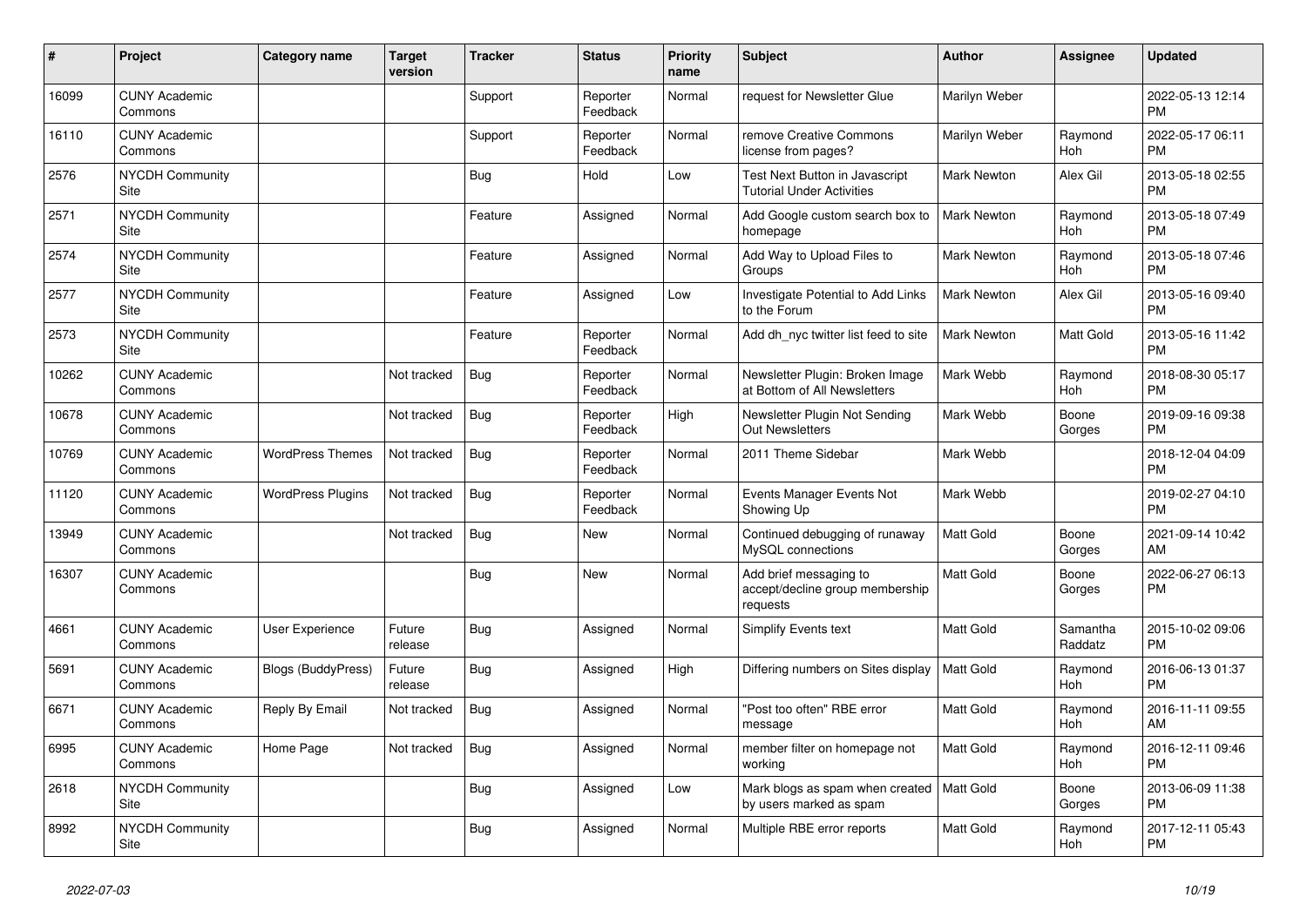| #     | Project                         | <b>Category name</b>       | <b>Target</b><br>version | <b>Tracker</b> | <b>Status</b>        | Priority<br>name | <b>Subject</b>                                                                | Author           | <b>Assignee</b>     | <b>Updated</b>                |
|-------|---------------------------------|----------------------------|--------------------------|----------------|----------------------|------------------|-------------------------------------------------------------------------------|------------------|---------------------|-------------------------------|
| 8991  | <b>CUNY Academic</b><br>Commons | Reply By Email             | Not tracked              | <b>Bug</b>     | Hold                 | Normal           | RBE duplicate email message<br>issue                                          | <b>Matt Gold</b> | Raymond<br>Hoh      | 2018-02-18 08:53<br><b>PM</b> |
| 9979  | <b>CUNY Academic</b><br>Commons | <b>Email Notifications</b> | Not tracked              | Bug            | Reporter<br>Feedback | Normal           | Reports of slow email activation<br>emails                                    | <b>Matt Gold</b> | Boone<br>Gorges     | 2018-08-29 09:40<br><b>PM</b> |
| 10040 | <b>CUNY Academic</b><br>Commons | WordPress (misc)           | Not tracked              | Bug            | Reporter<br>Feedback | Normal           | User doesn't see full list of themes                                          | <b>Matt Gold</b> | Boone<br>Gorges     | 2018-07-25 10:12<br>AM        |
| 3419  | <b>CUNY Academic</b><br>Commons | Group Invitations          | 1.6.14                   | Bug            | Testing<br>Required  | Normal           | Neatening the display of<br>messages on group requests                        | Matt Gold        | Boone<br>Gorges     | 2014-09-01 09:29<br><b>PM</b> |
| 364   | <b>CUNY Academic</b><br>Commons | <b>WordPress Plugins</b>   | Future<br>release        | Feature        | New                  | Normal           | <b>Bulletin Board</b>                                                         | <b>Matt Gold</b> |                     | 2015-01-05 08:50<br><b>PM</b> |
| 3657  | <b>CUNY Academic</b><br>Commons | WordPress (misc)           | Not tracked              | Feature        | New                  | Normal           | Create alert for GC email<br>addresses                                        | <b>Matt Gold</b> | Matt Gold           | 2016-04-14 11:29<br><b>PM</b> |
| 287   | <b>CUNY Academic</b><br>Commons | WordPress (misc)           | Future<br>release        | Feature        | Assigned             | Normal           | Create troubleshooting tool for<br>account sign-up                            | <b>Matt Gold</b> | Boone<br>Gorges     | 2015-11-09 06:17<br><b>PM</b> |
| 310   | <b>CUNY Academic</b><br>Commons | BuddyPress (misc)          | Future<br>release        | Feature        | Assigned             | Low              | Friend Request Email                                                          | <b>Matt Gold</b> | Samantha<br>Raddatz | 2015-11-09 05:08<br><b>PM</b> |
| 333   | <b>CUNY Academic</b><br>Commons | <b>Email Notifications</b> | Future<br>release        | Feature        | Assigned             | Low              | Delay Forum Notification Email<br>Delivery Until After Editing Period<br>Ends | <b>Matt Gold</b> | Raymond<br>Hoh      | 2015-11-09 06:01<br><b>PM</b> |
| 365   | <b>CUNY Academic</b><br>Commons | WordPress (misc)           | Future<br>release        | Feature        | Assigned             | Normal           | <b>Create Mouseover Tooltips</b><br>throughout Site                           | <b>Matt Gold</b> | Chris Stein         | 2015-11-09 06:18<br><b>PM</b> |
| 370   | <b>CUNY Academic</b><br>Commons | Registration               | Future<br>release        | Feature        | Assigned             | High             | <b>Guest Accounts</b>                                                         | <b>Matt Gold</b> | <b>Matt Gold</b>    | 2015-04-09 09:33<br><b>PM</b> |
| 377   | CUNY Academic<br>Commons        | BuddyPress (misc)          | Future<br>release        | Feature        | Assigned             | Normal           | Like buttons                                                                  | <b>Matt Gold</b> | Boone<br>Gorges     | 2010-11-16 05:13<br><b>PM</b> |
| 412   | <b>CUNY Academic</b><br>Commons | <b>WordPress Themes</b>    | Future<br>release        | Feature        | Assigned             | Normal           | <b>Featured Themes</b>                                                        | <b>Matt Gold</b> | Dominic<br>Giglio   | 2015-01-05 08:44<br><b>PM</b> |
| 435   | <b>CUNY Academic</b><br>Commons | <b>BuddyPress</b> (misc)   | Future<br>release        | Feature        | Assigned             | Normal           | Include Avatar Images in Forum<br><b>Post Notification Emails</b>             | <b>Matt Gold</b> | Boone<br>Gorges     | 2010-12-08 12:40<br><b>PM</b> |
| 497   | <b>CUNY Academic</b><br>Commons | <b>WordPress Plugins</b>   | Future<br>release        | Feature        | Assigned             | Normal           | Drag and Drop Ordering on<br>Gallery Post Plugin                              | Matt Gold        | Ron Rennick         | 2015-11-09 06:18<br><b>PM</b> |
| 500   | <b>CUNY Academic</b><br>Commons | BuddyPress (misc)          | Future<br>release        | Feature        | Assigned             | Normal           | <b>Export Group Data</b>                                                      | <b>Matt Gold</b> | Boone<br>Gorges     | 2010-12-19 12:09<br><b>PM</b> |
| 554   | <b>CUNY Academic</b><br>Commons | BuddyPress (misc)          | Future<br>release        | Feature        | Assigned             | Normal           | Add Trackback notifications to<br>site-wide activity feed                     | <b>Matt Gold</b> | Boone<br>Gorges     | 2015-11-09 06:19<br><b>PM</b> |
| 599   | <b>CUNY Academic</b><br>Commons | BuddyPress (misc)          | Future<br>release        | Feature        | Assigned             | Normal           | Consider adding rating plugins for<br><b>BuddyPress/BBPress</b>               | Matt Gold        | Boone<br>Gorges     | 2011-08-22 06:50<br><b>PM</b> |
| 635   | <b>CUNY Academic</b><br>Commons | BuddyPress (misc)          | Future<br>release        | Feature        | Assigned             | Normal           | Big Blue Button -<br>Videoconferencing in Groups and<br><b>Blogs</b>          | Matt Gold        | Boone<br>Gorges     | 2011-03-14 03:24<br>PM        |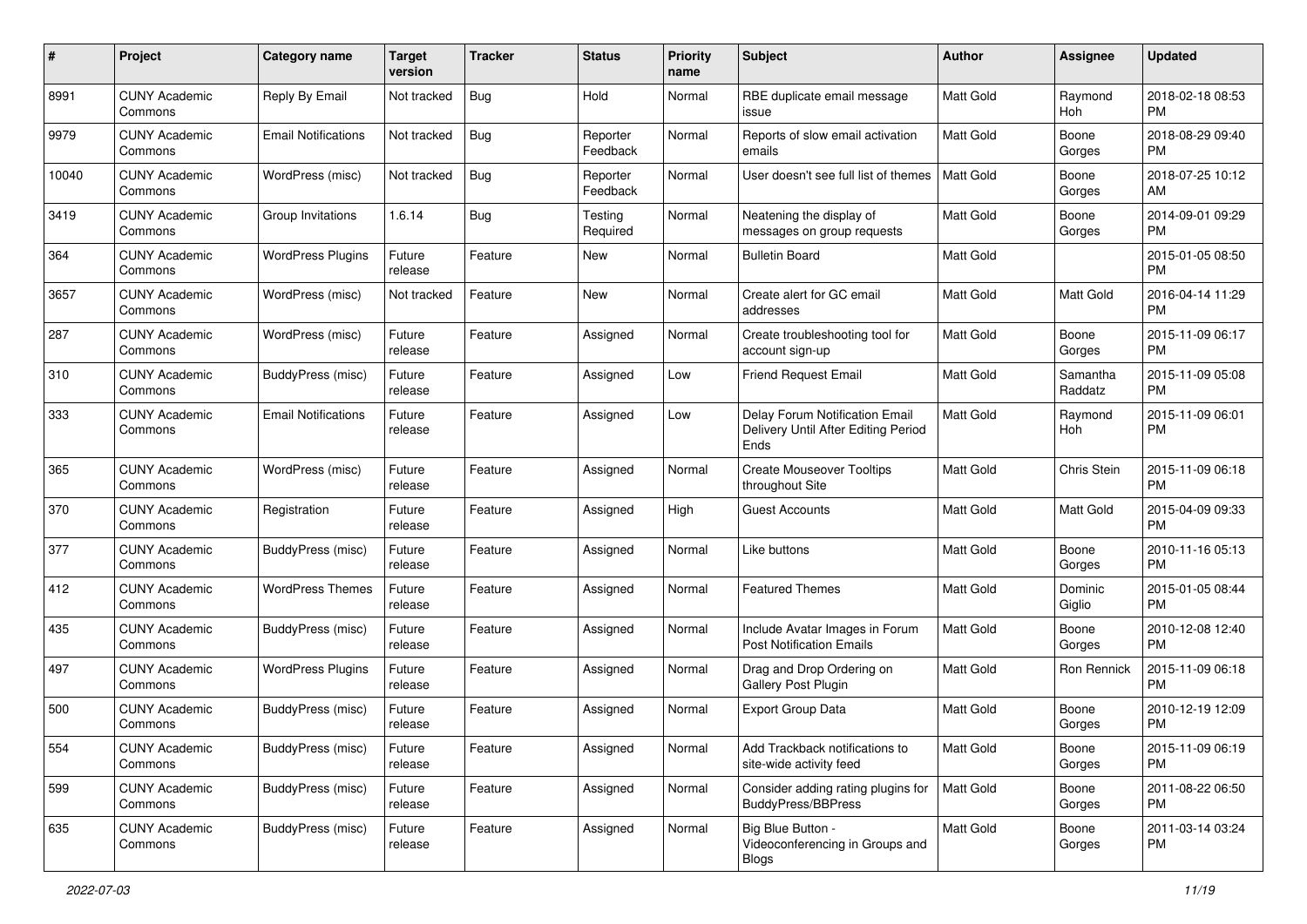| #    | Project                         | <b>Category name</b>     | <b>Target</b><br>version | <b>Tracker</b> | <b>Status</b> | <b>Priority</b><br>name | <b>Subject</b>                                                               | Author           | <b>Assignee</b>     | <b>Updated</b>                |
|------|---------------------------------|--------------------------|--------------------------|----------------|---------------|-------------------------|------------------------------------------------------------------------------|------------------|---------------------|-------------------------------|
| 653  | <b>CUNY Academic</b><br>Commons | Group Blogs              | Future<br>release        | Feature        | Assigned      | Normal                  | Redesign Integration of Groups<br>and Blogs                                  | Matt Gold        | Samantha<br>Raddatz | 2015-11-09 05:40<br>PM.       |
| 658  | <b>CUNY Academic</b><br>Commons | <b>WordPress Plugins</b> | Future<br>release        | Feature        | Assigned      | Normal                  | Rebulid Sitewide Tag Suggestion                                              | <b>Matt Gold</b> | Boone<br>Gorges     | 2015-01-05 08:47<br><b>PM</b> |
| 940  | <b>CUNY Academic</b><br>Commons | Redmine                  | Future<br>release        | Feature        | Assigned      | Low                     | Communication with users after<br>releases                                   | Matt Gold        | Dominic<br>Giglio   | 2012-09-09 04:36<br><b>PM</b> |
| 1105 | <b>CUNY Academic</b><br>Commons | WordPress (misc)         | Future<br>release        | Feature        | Assigned      | Normal                  | Rephrase Blog Privacy Options                                                | <b>Matt Gold</b> | Samantha<br>Raddatz | 2015-11-09 06:19<br><b>PM</b> |
| 1192 | <b>CUNY Academic</b><br>Commons | <b>Group Files</b>       | Future<br>release        | Feature        | Assigned      | Low                     | When posting group files, allow<br>users to add a category without<br>saving | <b>Matt Gold</b> | Raymond<br>Hoh      | 2015-11-09 05:53<br><b>PM</b> |
| 1562 | <b>CUNY Academic</b><br>Commons | <b>WordPress Plugins</b> | Future<br>release        | Feature        | Assigned      | Low                     | Play with NYT Collaborative<br><b>Authoring Tool</b>                         | <b>Matt Gold</b> | Boone<br>Gorges     | 2015-01-05 08:47<br><b>PM</b> |
| 2013 | <b>CUNY Academic</b><br>Commons | <b>Public Portfolio</b>  | Future<br>release        | Feature        | Assigned      | Low                     | Have Profile Privacy Options show<br>up only for filled-in fields            | Matt Gold        | Boone<br>Gorges     | 2015-11-09 06:09<br><b>PM</b> |
| 2223 | <b>CUNY Academic</b><br>Commons | <b>WordPress Plugins</b> | Future<br>release        | Feature        | Assigned      | Low                     | Add Participad to the CUNY<br><b>Academic Commons</b>                        | <b>Matt Gold</b> | Boone<br>Gorges     | 2014-09-17 10:03<br><b>PM</b> |
| 2523 | <b>CUNY Academic</b><br>Commons | <b>BuddyPress Docs</b>   | Future<br>release        | Feature        | Assigned      | Normal                  | Allow Users to Upload Images to<br><b>BP</b> Docs                            | <b>Matt Gold</b> | Boone<br>Gorges     | 2015-11-09 06:14<br>PM.       |
| 3042 | <b>CUNY Academic</b><br>Commons | Public Portfolio         | Future<br>release        | Feature        | Assigned      | Normal                  | Browsing member interests                                                    | <b>Matt Gold</b> | Boone<br>Gorges     | 2015-03-21 09:04<br><b>PM</b> |
| 3080 | <b>CUNY Academic</b><br>Commons | <b>Group Files</b>       | Future<br>release        | Feature        | Assigned      | Low                     | Create a system to keep track of<br>file changes                             | Matt Gold        | Boone<br>Gorges     | 2014-02-26 10:04<br><b>PM</b> |
| 3090 | <b>CUNY Academic</b><br>Commons | Twitter page             | Future<br>release        | Feature        | Assigned      | Normal                  | Prevent Retweets from showing<br>up on Commons twitter page                  | Matt Gold        | <b>Tahir Butt</b>   | 2016-10-24 11:31<br>AM        |
| 3220 | <b>CUNY Academic</b><br>Commons | <b>Public Portfolio</b>  | Future<br>release        | Feature        | Assigned      | Normal                  | Add indent/outdent option to<br>Formatting Buttons on Profile<br>Page        | <b>Matt Gold</b> | Boone<br>Gorges     | 2014-05-21 10:39<br><b>PM</b> |
| 3308 | <b>CUNY Academic</b><br>Commons | Group Invitations        | Future<br>release        | Feature        | Assigned      | Normal                  | Allow members to rescind group<br>invitations                                | Matt Gold        | Boone<br>Gorges     | 2015-04-01 08:53<br><b>PM</b> |
| 3354 | <b>CUNY Academic</b><br>Commons | <b>Group Files</b>       | Future<br>release        | Feature        | Assigned      | Low                     | Allow Group Download of Multiple<br><b>Selected Files</b>                    | Matt Gold        | Chris Stein         | 2014-08-01 08:50<br>AM        |
| 3517 | <b>CUNY Academic</b><br>Commons | My Commons               | Future<br>release        | Feature        | Assigned      | Normal                  | Mute/Unmute My Commons<br>updates                                            | <b>Matt Gold</b> | Raymond<br>Hoh      | 2015-11-09 01:19<br>PM        |
| 3536 | <b>CUNY Academic</b><br>Commons | My Commons               | Future<br>release        | Feature        | Assigned      | Normal                  | Infinite Scroll on My Commons<br>page                                        | Matt Gold        | Raymond<br>Hoh      | 2015-04-13 04:42<br><b>PM</b> |
| 3662 | <b>CUNY Academic</b><br>Commons | SEO                      | Future<br>release        | Feature        | Assigned      | Normal                  | Duplicate Content/SEO/Google<br>issues                                       | Matt Gold        | Raymond<br>Hoh      | 2015-04-13 04:37<br><b>PM</b> |
| 3759 | <b>CUNY Academic</b><br>Commons | WordPress (misc)         | Future<br>release        | Feature        | Assigned      | Normal                  | Review Interface for Adding Users<br>to Blogs                                | Matt Gold        | Boone<br>Gorges     | 2015-03-24 05:52<br><b>PM</b> |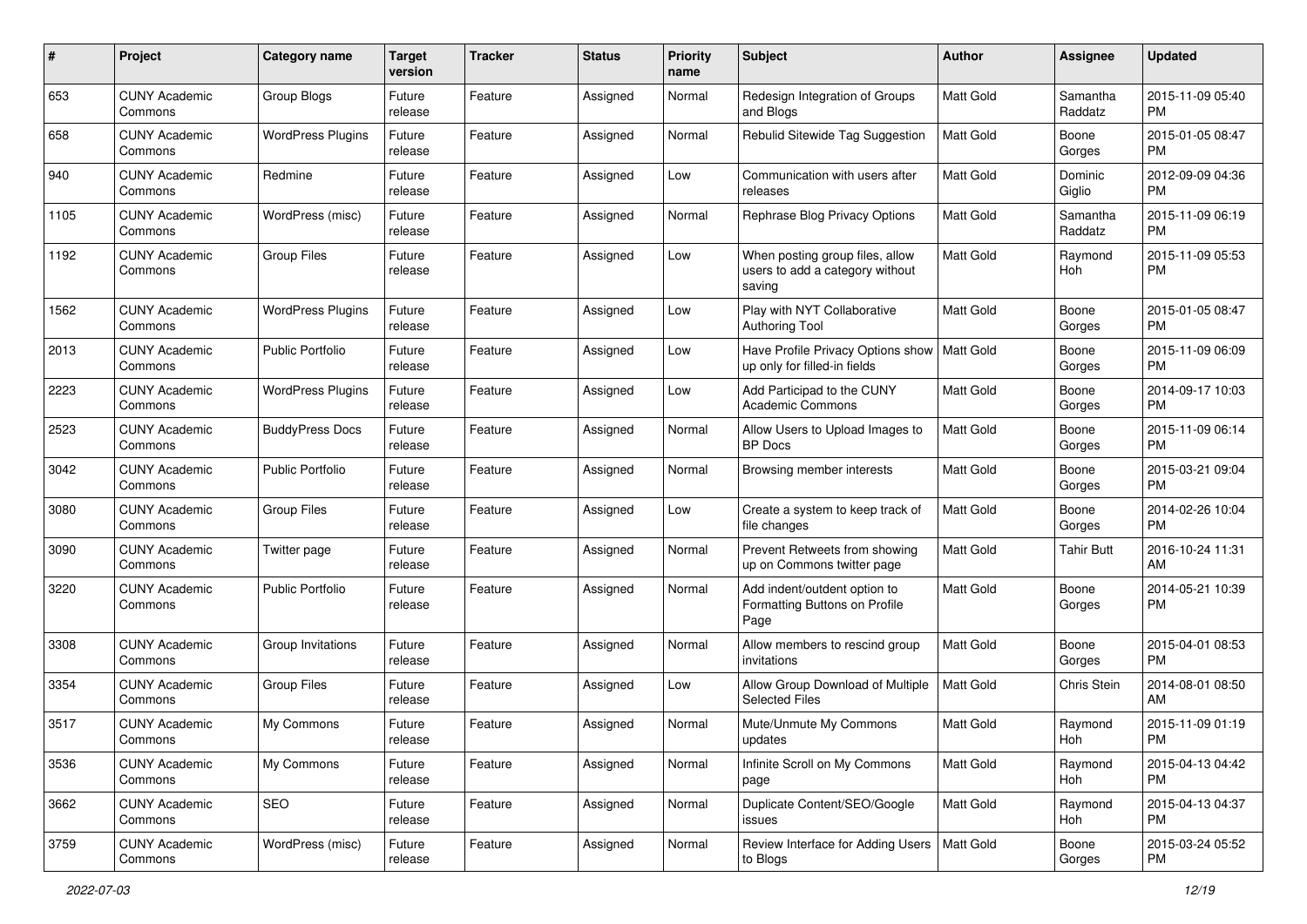| $\pmb{\#}$ | <b>Project</b>                  | <b>Category name</b>      | <b>Target</b><br>version | <b>Tracker</b> | <b>Status</b> | <b>Priority</b><br>name | <b>Subject</b>                                                                        | <b>Author</b>    | Assignee            | <b>Updated</b>                |
|------------|---------------------------------|---------------------------|--------------------------|----------------|---------------|-------------------------|---------------------------------------------------------------------------------------|------------------|---------------------|-------------------------------|
| 3768       | <b>CUNY Academic</b><br>Commons | <b>Public Portfolio</b>   | Future<br>release        | Feature        | Assigned      | Normal                  | Institutions/Past positions on<br>public portfolios                                   | <b>Matt Gold</b> | Boone<br>Gorges     | 2018-04-23 10:44<br>AM        |
| 3770       | <b>CUNY Academic</b><br>Commons | <b>Public Portfolio</b>   | Future<br>release        | Feature        | Assigned      | Normal                  | Improve Layout/Formatting of<br>Positions Area on Public Portfolios                   | Matt Gold        | <b>Chris Stein</b>  | 2015-04-01 09:17<br><b>PM</b> |
| 4053       | <b>CUNY Academic</b><br>Commons | Events                    | Future<br>release        | Feature        | Assigned      | Normal                  | Create new tab for past events                                                        | Matt Gold        | Boone<br>Gorges     | 2015-05-12 02:10<br><b>PM</b> |
| 4238       | <b>CUNY Academic</b><br>Commons | Events                    | Future<br>release        | Feature        | Assigned      | Normal                  | Copy Events to Other Groups?                                                          | <b>Matt Gold</b> | Boone<br>Gorges     | 2015-07-02 10:08<br>AM        |
| 4980       | <b>CUNY Academic</b><br>Commons | Home Page                 | Future<br>release        | Feature        | Assigned      | Normal                  | <b>CAC Featured Content -- Adding</b><br>Randomization                                | Matt Gold        | Boone<br>Gorges     | 2016-12-12 03:01<br><b>PM</b> |
| 5016       | <b>CUNY Academic</b><br>Commons | Events                    | Future<br>release        | Feature        | Assigned      | Low                     | Allow comments to be posted on<br>events                                              | Matt Gold        | Raymond<br>Hoh      | 2019-03-01 02:23<br><b>PM</b> |
| 5316       | <b>CUNY Academic</b><br>Commons | <b>User Experience</b>    | Future<br>release        | Feature        | Assigned      | Normal                  | Prompt user email address<br>updates                                                  | <b>Matt Gold</b> | Stephen Real        | 2016-12-21 03:30<br><b>PM</b> |
| 5581       | <b>CUNY Academic</b><br>Commons | Analytics                 | Future<br>release        | Feature        | Assigned      | Normal                  | Explore alternatives to Google<br>Analytics                                           | <b>Matt Gold</b> | Valerie<br>Townsend | 2020-04-17 03:12<br>PM        |
| 5696       | <b>CUNY Academic</b><br>Commons | Events                    | Future<br>release        | Feature        | Assigned      | Normal                  | Events Calendar - display options<br>calendar aggregation                             | Matt Gold        | Boone<br>Gorges     | 2016-10-13 11:44<br>AM        |
| 5955       | <b>CUNY Academic</b><br>Commons | Outreach                  | Future<br>release        | Feature        | Assigned      | Normal                  | Create auto-newsletter for<br>commons members                                         | Matt Gold        | Luke Waltzer        | 2016-08-30 10:34<br>AM        |
| 6115       | <b>CUNY Academic</b><br>Commons | Publicity                 | Not tracked              | Feature        | Assigned      | Normal                  | create digital signage for GC                                                         | Matt Gold        | scott voth          | 2016-10-11 10:09<br><b>PM</b> |
| 6426       | <b>CUNY Academic</b><br>Commons | Spam/Spam<br>Prevention   | Future<br>release        | Feature        | Assigned      | Normal                  | Force captcha on all comments?                                                        | <b>Matt Gold</b> | <b>Tahir Butt</b>   | 2016-10-24 02:06<br><b>PM</b> |
| 8836       | <b>CUNY Academic</b><br>Commons | <b>Blogs (BuddyPress)</b> | Future<br>release        | Feature        | Assigned      | Normal                  | Redesign site launch process                                                          | <b>Matt Gold</b> | Boone<br>Gorges     | 2019-10-03 02:49<br><b>PM</b> |
| 8837       | <b>CUNY Academic</b><br>Commons |                           | Not tracked              | Feature        | Assigned      | Normal                  | Create a form to request info from<br>people requesting premium<br>themes and plugins | <b>Matt Gold</b> | Marilyn<br>Weber    | 2017-11-14 03:35<br><b>PM</b> |
| 8898       | <b>CUNY Academic</b><br>Commons | Social Paper              | Not tracked              | Feature        | Assigned      | Normal                  | Usage data on docs and social<br>paper                                                | Matt Gold        | Matt Gold           | 2017-11-16 11:32<br>AM        |
| 8900       | <b>CUNY Academic</b><br>Commons | Accessibility             | Future<br>release        | Feature        | Assigned      | Normal                  | Look into tools to enforce<br>accessibility in WP environment                         | <b>Matt Gold</b> | Boone<br>Gorges     | 2022-04-26 11:59<br>AM        |
| 8901       | <b>CUNY Academic</b><br>Commons | Accessibility             | Future<br>release        | Feature        | Assigned      | Normal                  | Theme analysis for accessibility                                                      | Matt Gold        | Boone<br>Gorges     | 2022-04-26 11:59<br>AM        |
| 8902       | <b>CUNY Academic</b><br>Commons | Design                    | Not tracked              | Feature        | Assigned      | Normal                  | Report back on research on<br><b>BuddyPress themes</b>                                | Matt Gold        | Michael Smith       | 2017-11-10 12:31<br><b>PM</b> |
| 8976       | <b>CUNY Academic</b><br>Commons | Reply By Email            | Not tracked              | Feature        | Assigned      | Normal                  | Package RBE new topics posting?                                                       | Matt Gold        | Raymond<br>Hoh      | 2017-12-04 02:34<br><b>PM</b> |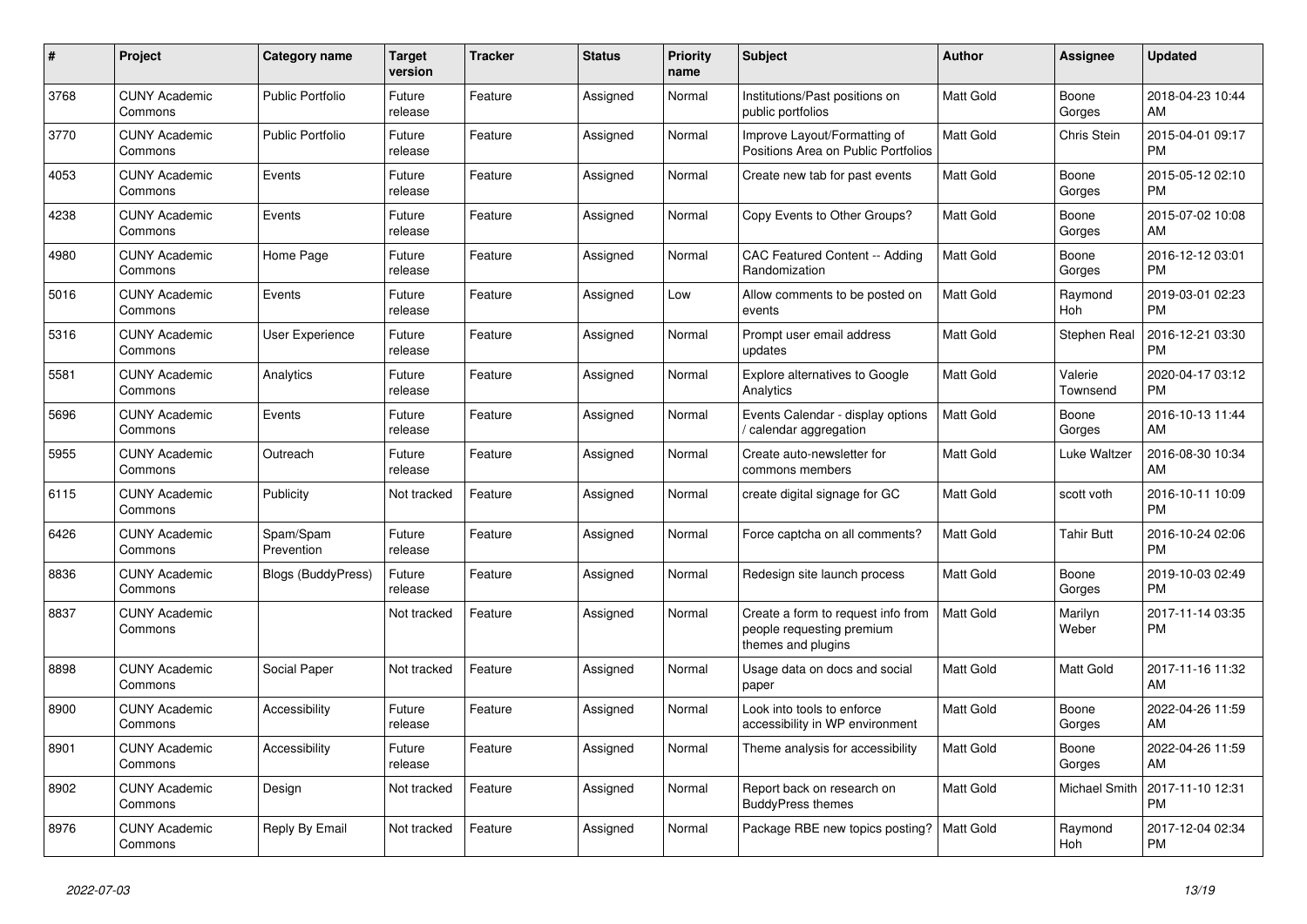| #     | <b>Project</b>                  | Category name              | <b>Target</b><br>version | <b>Tracker</b> | <b>Status</b>        | <b>Priority</b><br>name | <b>Subject</b>                                                                     | <b>Author</b>    | Assignee            | <b>Updated</b>                |
|-------|---------------------------------|----------------------------|--------------------------|----------------|----------------------|-------------------------|------------------------------------------------------------------------------------|------------------|---------------------|-------------------------------|
| 9028  | <b>CUNY Academic</b><br>Commons | Onboarding                 | Future<br>release        | Feature        | Assigned             | Normal                  | suggest groups to new members<br>during the registration process                   | <b>Matt Gold</b> | Chris Stein         | 2018-10-24 12:34<br><b>PM</b> |
| 10659 | <b>CUNY Academic</b><br>Commons | Group Forums               | Future<br>release        | Feature        | Assigned             | Normal                  | Post to multiple groups via email                                                  | <b>Matt Gold</b> | Raymond<br>Hoh      | 2018-11-15 12:54<br>AM        |
| 15604 | <b>CUNY Academic</b><br>Commons | <b>Email Notifications</b> | Future<br>release        | Feature        | Assigned             | Normal                  | <b>Restructure Commons Group</b><br>Digest Email Messages                          | <b>Matt Gold</b> | Boone<br>Gorges     | 2022-05-26 10:45<br>AM        |
| 8756  | <b>CUNY Academic</b><br>Commons | Group Blogs                | Future<br>release        | Feature        | Hold                 | Normal                  | Connect multiple blogs to one<br>group?                                            | <b>Matt Gold</b> | Boone<br>Gorges     | 2017-09-30 10:42<br>AM        |
| 1456  | <b>CUNY Academic</b><br>Commons | Group Invitations          | Future<br>release        | Feature        | Reporter<br>Feedback | Low                     | Invite to Group Button from Profile<br>Field                                       | <b>Matt Gold</b> | Samantha<br>Raddatz | 2015-11-09 05:59<br><b>PM</b> |
| 1544  | <b>CUNY Academic</b><br>Commons | Groups (misc)              | Future<br>release        | Feature        | Reporter<br>Feedback | Normal                  | Group Filtering and Sorting                                                        | <b>Matt Gold</b> | Chris Stein         | 2019-03-01 02:25<br><b>PM</b> |
| 7115  | <b>CUNY Academic</b><br>Commons | Groups (misc)              | Future<br>release        | Feature        | Reporter<br>Feedback | Normal                  | make licensing info clear during<br>group creation                                 | <b>Matt Gold</b> | Raymond<br>Hoh      | 2020-12-08 11:32<br>AM        |
| 9947  | <b>CUNY Academic</b><br>Commons | <b>WordPress Plugins</b>   | Future<br>release        | Feature        | Reporter<br>Feedback | Normal                  | Install H5P quiz plugin                                                            | <b>Matt Gold</b> | Boone<br>Gorges     | 2018-09-11 11:01<br>AM        |
| 636   | <b>CUNY Academic</b><br>Commons | WordPress (misc)           | Not tracked              | Support        | Assigned             | Normal                  | Create Lynda.com-like Table of<br>Contents for Prospective Tutorial<br>Screencasts | <b>Matt Gold</b> | scott voth          | 2016-02-23 03:12<br><b>PM</b> |
| 4070  | <b>CUNY Academic</b><br>Commons | Analytics                  | Not tracked              | Support        | Assigned             | Normal                  | Request for JITP site analytics                                                    | <b>Matt Gold</b> | Seth Persons        | 2016-02-23 03:09<br><b>PM</b> |
| 4986  | <b>CUNY Academic</b><br>Commons | ZenDesk                    | Not tracked              | Support        | Assigned             | Normal                  | Prepare documentation for<br>Zendesk re web widget                                 | <b>Matt Gold</b> | Samantha<br>Raddatz | 2016-02-25 03:09<br><b>PM</b> |
| 9941  | <b>CUNY Academic</b><br>Commons | Wiki                       | Not tracked              | Support        | Assigned             | Normal                  | Wiki functionality                                                                 | <b>Matt Gold</b> | Boone<br>Gorges     | 2018-06-26 10:57<br>AM        |
| 3524  | <b>CUNY Academic</b><br>Commons | Documentation              | Not tracked              | Documentation  | Assigned             | Normal                  | Post describing all you can do<br>when starting up a new blog/group                | <b>Matt Gold</b> | scott voth          | 2014-10-04 12:56<br><b>PM</b> |
| 8666  | <b>CUNY Academic</b><br>Commons | Teaching                   | Not tracked              | Documentation  | Assigned             | Normal                  | Create Teaching on the Commons<br>Resource Page                                    | Matt Gold        | Laurie Hurson       | 2019-09-23 03:16<br><b>PM</b> |
| 9015  | <b>CUNY Academic</b><br>Commons | Groups (misc)              | Not tracked              | Outreach       | Assigned             | Normal                  | Email group admins the email<br>addresses of their groups                          | <b>Matt Gold</b> | Matt Gold           | 2018-01-02 09:54<br>AM        |
| 3369  | <b>CUNY Academic</b><br>Commons | Reply By Email             | Not tracked              | Outreach       | Hold                 | Normal                  | Release reply by email to WP<br>plugin directory                                   | <b>Matt Gold</b> | Raymond<br>Hoh      | 2016-03-01 12:46<br><b>PM</b> |
| 6014  | <b>CUNY Academic</b><br>Commons | Publicity                  | Future<br>release        | Publicity      | Reporter<br>Feedback | Normal                  | Google search listing                                                              | <b>Matt Gold</b> | Boone<br>Gorges     | 2016-09-21 03:48<br><b>PM</b> |
| 3577  | <b>CUNY Academic</b><br>Commons | My Commons                 | Future<br>release        | Design/UX      | Assigned             | Normal                  | Replies to items in My Commons                                                     | <b>Matt Gold</b> | Raymond<br>Hoh      | 2015-04-09 05:19<br><b>PM</b> |
| 4027  | <b>CUNY Academic</b><br>Commons | Commons In A Box           | Not tracked              | Design/UX      | Assigned             | Normal                  | Usability review of CBOX update<br>procedures                                      | <b>Matt Gold</b> | Samantha<br>Raddatz | 2015-05-11 06:36<br><b>PM</b> |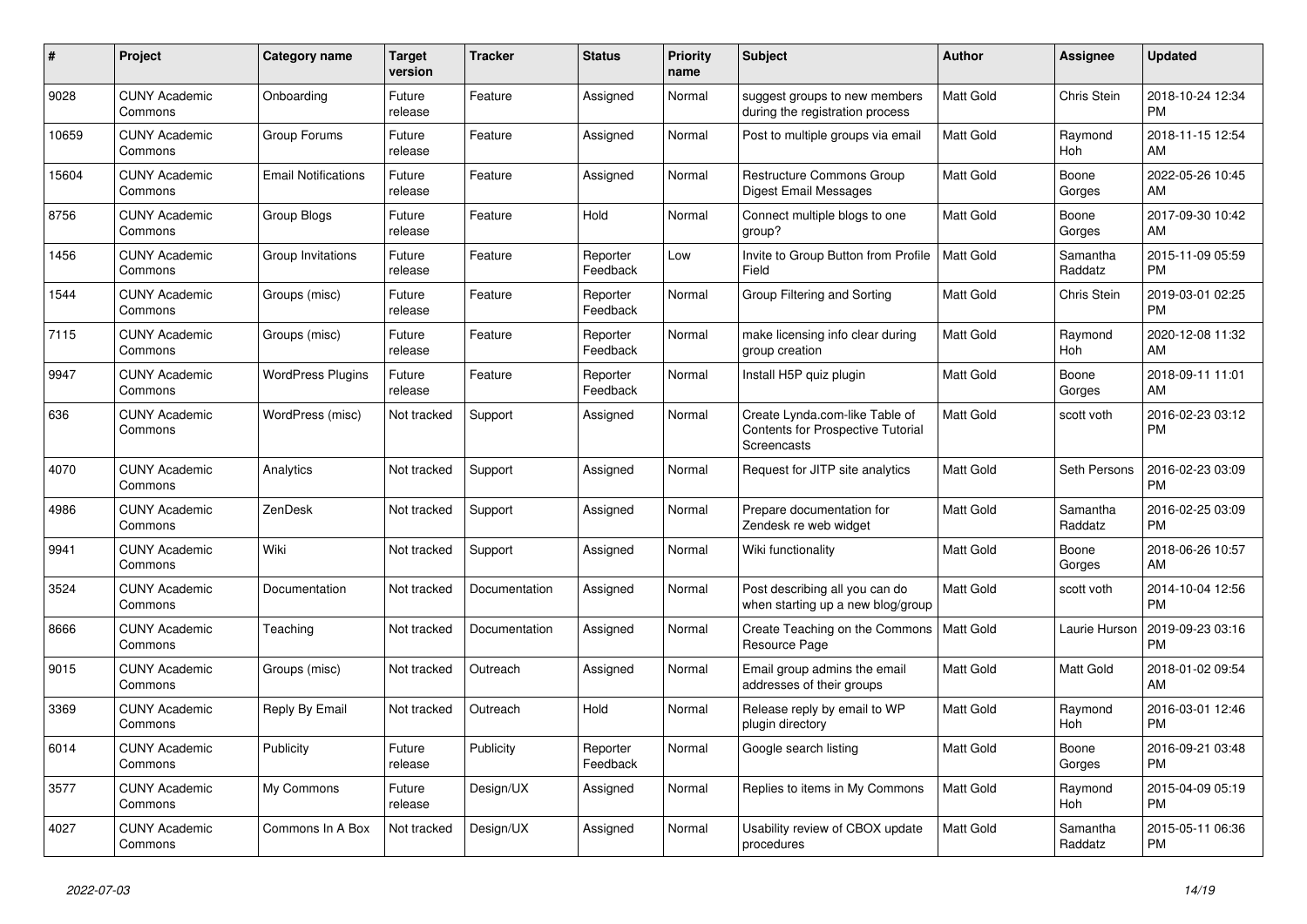| #     | Project                         | Category name           | <b>Target</b><br>version | Tracker    | <b>Status</b>        | <b>Priority</b><br>name | <b>Subject</b>                                                                                                                               | Author                 | Assignee            | <b>Updated</b>                |
|-------|---------------------------------|-------------------------|--------------------------|------------|----------------------|-------------------------|----------------------------------------------------------------------------------------------------------------------------------------------|------------------------|---------------------|-------------------------------|
| 4235  | <b>CUNY Academic</b><br>Commons |                         | Not tracked              | Design/UX  | Assigned             | Normal                  | Explore user experience around<br>comments on forum topics vs docs                                                                           | <b>Matt Gold</b>       | Samantha<br>Raddatz | 2015-07-21 10:23<br>AM        |
| 4404  | <b>CUNY Academic</b><br>Commons | <b>Public Portfolio</b> | Future<br>release        | Design/UX  | Assigned             | Normal                  | Change color of permissions info<br>on portfolio editing interface                                                                           | Matt Gold              | Samantha<br>Raddatz | 2015-08-11 05:28<br><b>PM</b> |
| 4903  | <b>CUNY Academic</b><br>Commons | Events                  | Future<br>release        | Design/UX  | Assigned             | Normal                  | Improving visual appearance of<br>event calendars                                                                                            | <b>Matt Gold</b>       | Boone<br>Gorges     | 2016-10-13 11:51<br>AM        |
| 6298  | <b>CUNY Academic</b><br>Commons | <b>User Experience</b>  | Not tracked              | Design/UX  | Assigned             | Normal                  | Examine data from survey                                                                                                                     | <b>Matt Gold</b>       | Margaret<br>Galvan  | 2016-10-14 12:16<br><b>PM</b> |
| 481   | <b>CUNY Academic</b><br>Commons | Groups (misc)           | Future<br>release        | Feature    | Assigned             | Normal                  | ability to archive inactive groups<br>and blogs                                                                                              | Michael Mandiberg      | Samantha<br>Raddatz | 2015-11-09 05:56<br><b>PM</b> |
| 9908  | <b>CUNY Academic</b><br>Commons |                         | Not tracked              | Feature    | New                  | Normal                  | Is it possible to send email<br>updates to users (or an email<br>address not on the list) for only a<br>single page AFTER being<br>prompted? | <b>Michael Shields</b> | scott voth          | 2018-06-11 01:34<br><b>PM</b> |
| 2167  | <b>CUNY Academic</b><br>Commons | WordPress (misc)        | Future<br>release        | Bug        | Assigned             | Normal                  | <b>CAC-Livestream Plugin Issues</b>                                                                                                          | Michael Smith          | Dominic<br>Giglio   | 2015-01-02 03:06<br><b>PM</b> |
| 3458  | <b>CUNY Academic</b><br>Commons | Groups (misc)           | Future<br>release        | Feature    | Assigned             | Normal                  | Filter Members of Group by<br>Campus                                                                                                         | Michael Smith          | Samantha<br>Raddatz | 2014-09-26 08:32<br><b>PM</b> |
| 2753  | <b>CUNY Academic</b><br>Commons | <b>Public Portfolio</b> | Future<br>release        | Feature    | New                  | Normal                  | Create actual actual tagification in<br>academic interests and other<br>fields                                                               | Micki Kaufman          | Boone<br>Gorges     | 2015-01-05 08:52<br><b>PM</b> |
| 2754  | <b>CUNY Academic</b><br>Commons | Design                  | Future<br>release        | Feature    | Assigned             | Normal                  | Determine strategy for CAC logo<br>handling in top header                                                                                    | Micki Kaufman          | Chris Stein         | 2015-01-05 08:53<br><b>PM</b> |
| 3506  | <b>CUNY Academic</b><br>Commons | Publicity               | 1.7                      | Publicity  | New                  | Normal                  | Prepare 1.7 email messaging                                                                                                                  | Micki Kaufman          | Micki<br>Kaufman    | 2014-10-01 12:36<br><b>PM</b> |
| 3509  | <b>CUNY Academic</b><br>Commons | Publicity               | 1.7                      | Publicity  | New                  | Normal                  | Create 1.7 digital signage imagery                                                                                                           | Micki Kaufman          | Marilyn<br>Weber    | 2014-10-01 12:40<br><b>PM</b> |
| 3510  | <b>CUNY Academic</b><br>Commons | Publicity               | 1.7                      | Publicity  | Assigned             | Normal                  | Post on the News Blog re: 'My<br>Commons'                                                                                                    | Micki Kaufman          | Sarah<br>Morgano    | 2014-10-15 11:18<br>AM        |
| 3511  | <b>CUNY Academic</b><br>Commons | Publicity               | 1.7                      | Publicity  | Assigned             | Normal                  | Social media for 1.7                                                                                                                         | Micki Kaufman          | Sarah<br>Morgano    | 2014-10-14 03:32<br><b>PM</b> |
| 3475  | <b>CUNY Academic</b><br>Commons | Events                  | Future<br>release        | Feature    | Assigned             | Normal                  | Request to add plugin to<br>streamline room<br>booking/appointment booking                                                                   | Naomi Barrettara       | Boone<br>Gorges     | 2014-12-01 05:14<br><b>PM</b> |
| 9346  | <b>CUNY Academic</b><br>Commons | WordPress (misc)        | Not tracked              | Bug        | New                  | Normal                  | Clone cetls.bmcc.cuny.edu for<br>development                                                                                                 | Owen Roberts           | Raymond<br>Hoh      | 2018-03-06 05:35<br><b>PM</b> |
| 6665  | <b>CUNY Academic</b><br>Commons |                         | Not tracked              | Publicity  | New                  | Normal                  | Dead Link in 1.10 announcement<br>post                                                                                                       | Paige Dupont           | Stephen Real        | 2016-12-01 03:11<br><b>PM</b> |
| 14483 | <b>CUNY Academic</b><br>Commons | WordPress - Media       | Not tracked              | <b>Bug</b> | Reporter<br>Feedback | Normal                  | Wordpress PDF Embed Stopped<br>Working after JITP Media Clone                                                                                | Patrick DeDauw         | Boone<br>Gorges     | 2021-05-20 01:51<br>PM        |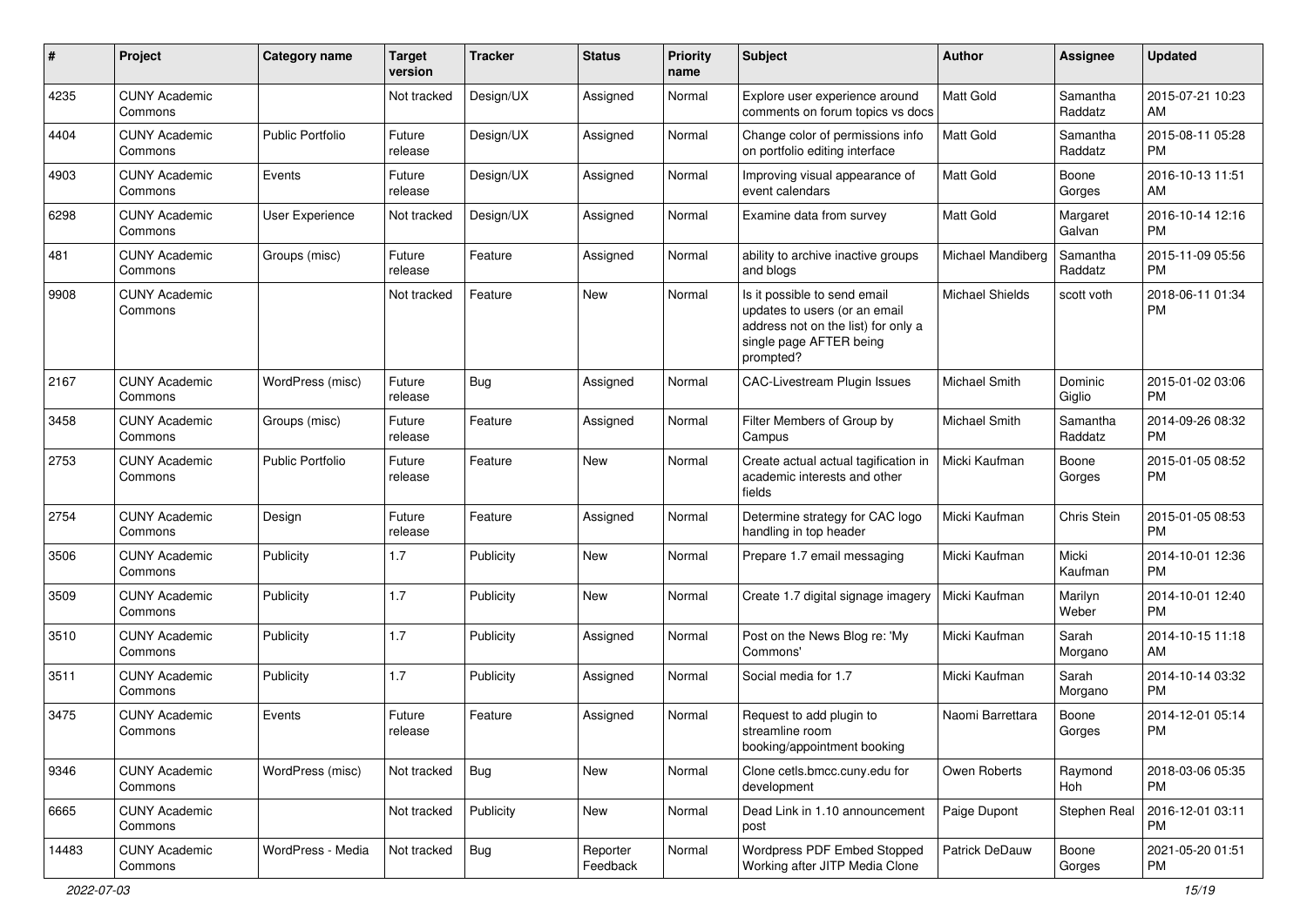| #     | Project                         | Category name            | <b>Target</b><br>version | <b>Tracker</b> | <b>Status</b>        | <b>Priority</b><br>name | <b>Subject</b>                                                                                  | <b>Author</b>           | Assignee            | <b>Updated</b>                |
|-------|---------------------------------|--------------------------|--------------------------|----------------|----------------------|-------------------------|-------------------------------------------------------------------------------------------------|-------------------------|---------------------|-------------------------------|
| 11449 | <b>CUNY Academic</b><br>Commons | WordPress - Media        | Not tracked              | Support        | Reporter<br>Feedback | Normal                  | Cloning Media Library for JITP<br>from Staging to Production Site                               | Patrick DeDauw          | Boone<br>Gorges     | 2019-05-13 12:00<br><b>PM</b> |
| 8675  | <b>CUNY Academic</b><br>Commons | User Onboarding          | Future<br>release        | Bug            | Reporter<br>Feedback | Low                     | Add new User search screen calls<br>for the input of email address but<br>doesn't work with one | Paul Hebert             | Boone<br>Gorges     | 2017-10-11 11:17<br>AM        |
| 14792 | <b>CUNY Academic</b><br>Commons |                          |                          | Bug            | <b>New</b>           | Normal                  | Inconsistent email notifications<br>from gravity forms                                          | Raffi<br>Khatchadourian |                     | 2021-10-04 01:50<br><b>PM</b> |
| 16294 | <b>CUNY Academic</b><br>Commons |                          |                          | <b>Bug</b>     | New                  | Urgent                  | CAC is down                                                                                     | Raffi<br>Khatchadourian |                     | 2022-06-27 02:00<br><b>PM</b> |
| 15242 | <b>CUNY Academic</b><br>Commons | Performance              | Not tracked              | Bug            | Reporter<br>Feedback | Normal                  | Slugist site                                                                                    | Raffi<br>Khatchadourian | Boone<br>Gorges     | 2022-02-07 11:14<br>AM        |
| 15516 | <b>CUNY Academic</b><br>Commons | <b>WordPress Plugins</b> |                          | Bug            | Reporter<br>Feedback | Normal                  | Can't publish or save draft of post<br>on wordpress.com                                         | Raffi<br>Khatchadourian | Raymond<br>Hoh      | 2022-03-02 05:52<br><b>PM</b> |
| 8498  | <b>CUNY Academic</b><br>Commons | <b>WordPress Plugins</b> | Future<br>release        | Feature        | <b>New</b>           | Low                     | <b>Gravity Forms Email Users</b>                                                                | Raffi<br>Khatchadourian | Matt Gold           | 2017-10-13 12:58<br><b>PM</b> |
| 9420  | <b>CUNY Academic</b><br>Commons | cuny.is                  | Not tracked              | Feature        | <b>New</b>           | Normal                  | Request for http://cuny.is/streams                                                              | Raffi<br>Khatchadourian | Marilyn<br>Weber    | 2018-04-02 10:08<br>AM        |
| 16314 | <b>CUNY Academic</b><br>Commons | <b>WordPress Plugins</b> |                          | Feature        | <b>New</b>           | Normal                  | Install Multicollab plug-in?                                                                    | Raffi<br>Khatchadourian |                     | 2022-06-29 03:44<br><b>PM</b> |
| 11077 | <b>CUNY Academic</b><br>Commons | Events                   | Not tracked              | Feature        | Reporter<br>Feedback | Normal                  | Show event category description<br>in event list view                                           | Raffi<br>Khatchadourian |                     | 2019-02-12 10:38<br><b>PM</b> |
| 16290 | <b>CUNY Academic</b><br>Commons |                          |                          | Feature        | Reporter<br>Feedback | Normal                  | Add Table Of Contents Block<br>plug-in                                                          | Raffi<br>Khatchadourian |                     | 2022-06-24 10:26<br>AM        |
| 5182  | <b>CUNY Academic</b><br>Commons | Social Paper             | Future<br>release        | Design/UX      | New                  | Normal                  | "Publishing" a private paper on<br>social paper?                                                | Raffi<br>Khatchadourian | Boone<br>Gorges     | 2016-10-13 04:12<br><b>PM</b> |
| 5183  | <b>CUNY Academic</b><br>Commons | Social Paper             | Future<br>release        | Design/UX      | <b>New</b>           | Normal                  | Creating a new paper when<br>viewing an existing paper                                          | Raffi<br>Khatchadourian | Samantha<br>Raddatz | 2016-02-02 12:09<br><b>PM</b> |
| 3691  | <b>CUNY Academic</b><br>Commons | <b>WordPress Plugins</b> | Future<br>release        | Bug            | <b>New</b>           | Normal                  | <b>WPMU Domain Mapping</b><br>Debugging on cdev                                                 | Raymond Hoh             | Matt Gold           | 2014-12-12 09:04<br>AM        |
| 11243 | <b>CUNY Academic</b><br>Commons | BuddyPress (misc)        | Future<br>release        | Bug            | <b>New</b>           | Normal                  | Audit bp-custom.php                                                                             | Raymond Hoh             | Raymond<br>Hoh      | 2022-04-26 11:59<br>AM        |
| 14496 | <b>CUNY Academic</b><br>Commons | Domain Mapping           | Future<br>release        | Bug            | <b>New</b>           | Normal                  | Mapped domain SSO uses<br>third-party cookies                                                   | Raymond Hoh             | Raymond<br>Hoh      | 2021-05-24 04:03<br><b>PM</b> |
| 14908 | <b>CUNY Academic</b><br>Commons | Performance              |                          | Bug            | <b>New</b>           | Normal                  | Stale object cache on cdev                                                                      | Raymond Hoh             | Boone<br>Gorges     | 2021-12-07 09:45<br>AM        |
| 16177 | <b>CUNY Academic</b><br>Commons | Reply By Email           |                          | <b>Bug</b>     | New                  | Normal                  | Switch to Inbound mode for RBE                                                                  | Raymond Hoh             | Raymond<br>Hoh      | 2022-05-30 04:32<br><b>PM</b> |
| 16255 | <b>CUNY Academic</b><br>Commons | WordPress (misc)         |                          | Bug            | <b>New</b>           | Normal                  | Need to define 'MULTISITE'<br>constant in wp-config.php                                         | Raymond Hoh             |                     | 2022-06-19 09:31<br>AM        |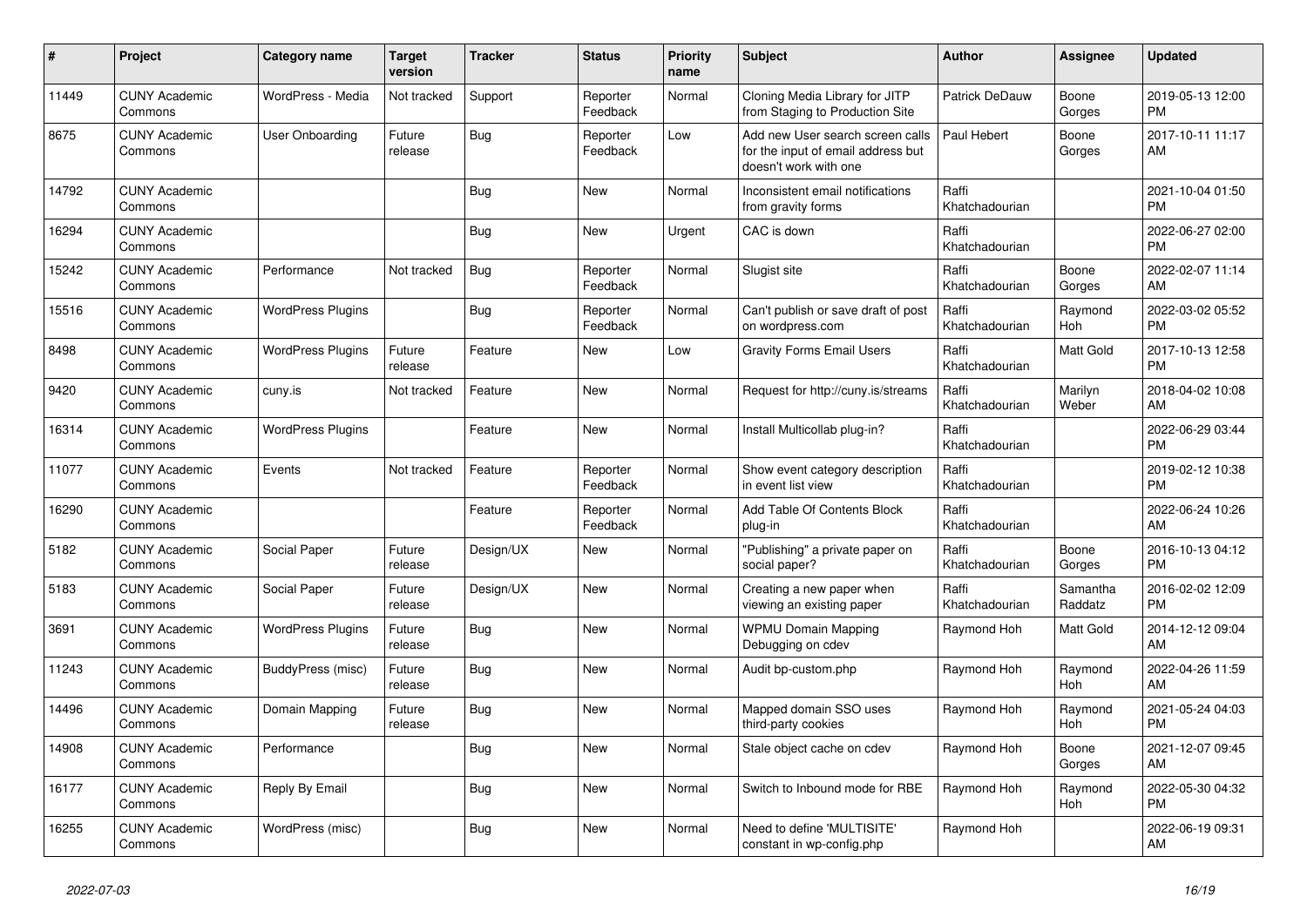| $\#$  | Project                         | <b>Category name</b>     | <b>Target</b><br>version | <b>Tracker</b> | <b>Status</b>        | Priority<br>name | <b>Subject</b>                                                  | <b>Author</b>    | <b>Assignee</b>     | <b>Updated</b>                |
|-------|---------------------------------|--------------------------|--------------------------|----------------|----------------------|------------------|-----------------------------------------------------------------|------------------|---------------------|-------------------------------|
| 16319 | <b>CUNY Academic</b><br>Commons | <b>WordPress Plugins</b> | 2.0.3                    | Bug            | <b>New</b>           | Normal           | Request for Events Calendar Pro<br>5.14.2 update                | Raymond Hoh      | Raymond<br>Hoh      | 2022-07-01 04:16<br><b>PM</b> |
| 3939  | <b>CUNY Academic</b><br>Commons | <b>WordPress Plugins</b> | Future<br>release        | Bug            | Hold                 | Normal           | Activity stream support for<br>Co-Authors Plus plugin           | Raymond Hoh      | Raymond<br>Hoh      | 2015-11-09 06:13<br><b>PM</b> |
| 14983 | <b>CUNY Academic</b><br>Commons | WordPress (misc)         | Not tracked              | Support        | Reporter<br>Feedback | Normal           | "Read More" tag not working                                     | Rebecca Krisel   | Raymond<br>Hoh      | 2021-11-23 01:17<br><b>PM</b> |
| 58    | <b>CUNY Academic</b><br>Commons | BuddyPress (misc)        | Future<br>release        | Feature        | Assigned             | Low              | Make member search sortable by<br>last name                     | Roberta Brody    | Boone<br>Gorges     | 2010-08-26 02:38<br><b>PM</b> |
| 5298  | <b>CUNY Academic</b><br>Commons |                          | Not tracked              | Publicity      | <b>New</b>           | Normal           | Survey Pop-Up Text                                              | Samantha Raddatz | Samantha<br>Raddatz | 2016-03-22 12:27<br><b>PM</b> |
| 4222  | <b>CUNY Academic</b><br>Commons | User Experience          | Future<br>release        | Design/UX      | New                  | Normal           | Add information to 'Delete<br>Account' page                     | Samantha Raddatz | scott voth          | 2015-06-26 11:35<br>AM        |
| 4225  | <b>CUNY Academic</b><br>Commons | DiRT Integration         | Future<br>release        | Design/UX      | <b>New</b>           | Normal           | Add information to DIRT page (in<br>Create a Group)             | Samantha Raddatz | Matt Gold           | 2015-06-26 03:14<br><b>PM</b> |
| 4226  | <b>CUNY Academic</b><br>Commons | <b>BuddyPress Docs</b>   | Future<br>release        | Design/UX      | <b>New</b>           | Normal           | Add option to connect a Doc with<br>a Group                     | Samantha Raddatz | Samantha<br>Raddatz | 2015-09-09 04:08<br><b>PM</b> |
| 4253  | <b>CUNY Academic</b><br>Commons | <b>Public Portfolio</b>  | Future<br>release        | Design/UX      | <b>New</b>           | Normal           | Encourage users to add portfolio<br>content                     | Samantha Raddatz | Samantha<br>Raddatz | 2015-07-07 11:32<br>AM        |
| 4592  | <b>CUNY Academic</b><br>Commons | Events                   | Future<br>release        | Design/UX      | <b>New</b>           | Normal           | Event Creation - Venue Dropdown<br>Slow                         | Samantha Raddatz | Boone<br>Gorges     | 2015-09-14 04:56<br><b>PM</b> |
| 4622  | <b>CUNY Academic</b><br>Commons | <b>Public Portfolio</b>  | Future<br>release        | Design/UX      | <b>New</b>           | Normal           | <b>Profile Visibility Settings</b>                              | Samantha Raddatz | Samantha<br>Raddatz | 2015-09-21 12:18<br><b>PM</b> |
| 4221  | <b>CUNY Academic</b><br>Commons | Group Forums             | Future<br>release        | Design/UX      | Assigned             | Normal           | Add 'Number of Posts' display<br>option to Forum page           | Samantha Raddatz | Samantha<br>Raddatz | 2015-06-26 02:21<br><b>PM</b> |
| 585   | <b>CUNY Academic</b><br>Commons | Group Forums             | Future<br>release        | Feature        | Assigned             | Normal           | Merge Forum Topics                                              | Sarah Morgano    | Boone<br>Gorges     | 2011-07-06 04:11<br><b>PM</b> |
| 1888  | <b>CUNY Academic</b><br>Commons | Home Page                | Future<br>release        | Feature        | Assigned             | Normal           | Refactor BP MPO Activity Filter to<br>support proper pagination | Sarah Morgano    | Boone<br>Gorges     | 2014-05-01 07:11<br><b>PM</b> |
| 5826  | <b>CUNY Academic</b><br>Commons | <b>WordPress Plugins</b> | Future<br>release        | Support        | Reporter<br>Feedback | Normal           | <b>Remove Subscription Options</b><br>plugin from directory     | Sarah Morgano    | Sarah<br>Morgano    | 2016-10-21 04:14<br><b>PM</b> |
| 4535  | <b>CUNY Academic</b><br>Commons | My Commons               | Future<br>release        | Bug            | New                  | Low              | My Commons filter issue                                         | scott voth       | Raymond<br>Hoh      | 2015-09-01 11:17<br>AM        |
| 12573 | <b>CUNY Academic</b><br>Commons | <b>WordPress Plugins</b> | Future<br>release        | Bug            | New                  | Normal           | <b>CommentPress Core Issues</b>                                 | scott voth       |                     | 2020-03-24 04:32<br><b>PM</b> |
| 4438  | <b>CUNY Academic</b><br>Commons | Events                   | Future<br>release        | Bug            | Assigned             | Normal           | Events Calendar - Export<br><b>Recurring Events</b>             | scott voth       | Daniel Jones        | 2016-05-23 04:25<br><b>PM</b> |
| 5827  | <b>CUNY Academic</b><br>Commons | <b>Public Portfolio</b>  | Future<br>release        | <b>Bug</b>     | Assigned             | Normal           | Academic Interests square bracket<br>links not working          | scott voth       | <b>Chris Stein</b>  | 2016-08-11 11:59<br><b>PM</b> |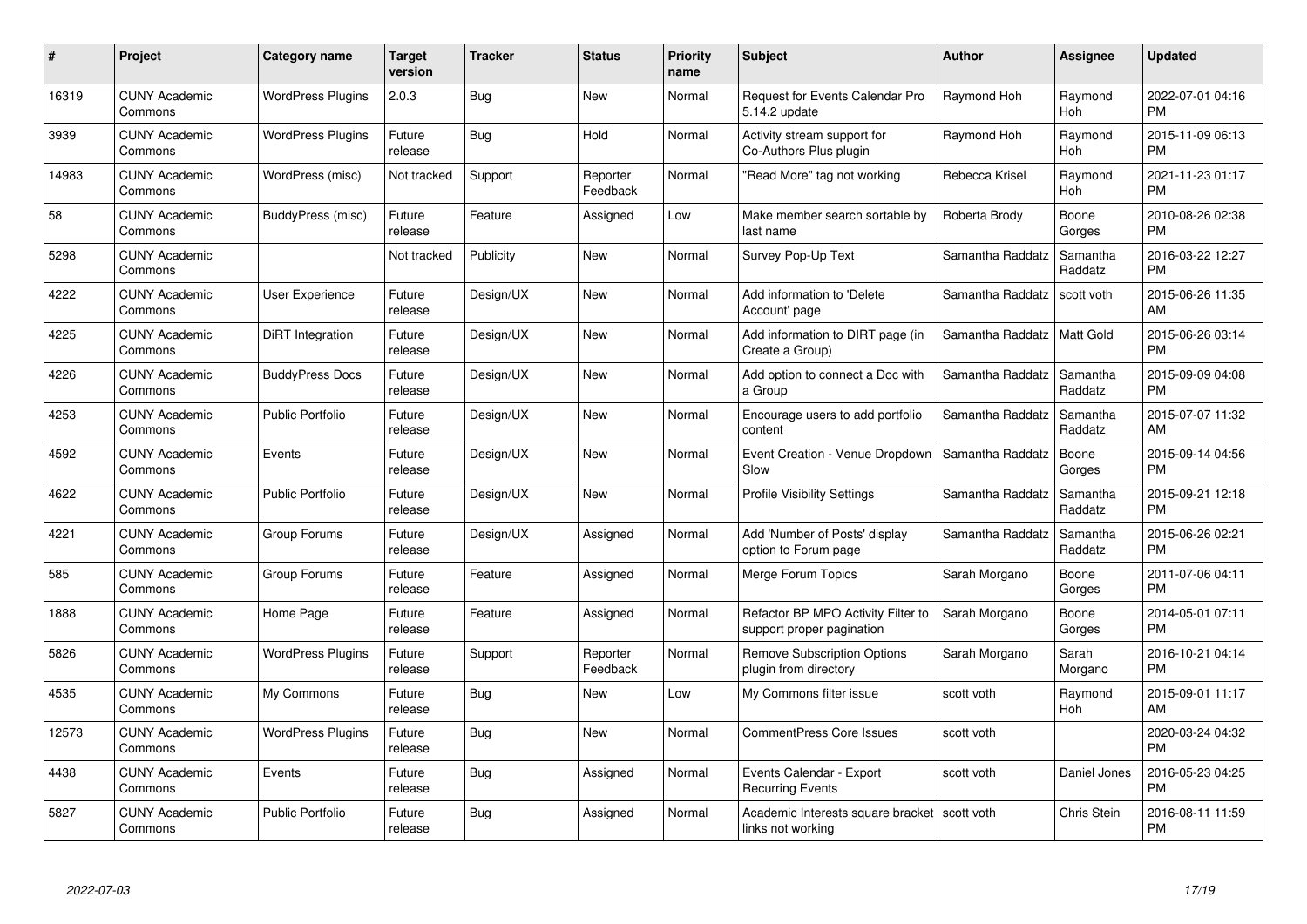| $\#$  | Project                         | <b>Category name</b>     | <b>Target</b><br>version | <b>Tracker</b> | <b>Status</b>        | <b>Priority</b><br>name | <b>Subject</b>                                                                      | <b>Author</b> | <b>Assignee</b> | <b>Updated</b>                |
|-------|---------------------------------|--------------------------|--------------------------|----------------|----------------------|-------------------------|-------------------------------------------------------------------------------------|---------------|-----------------|-------------------------------|
| 14113 | <b>CUNY Academic</b><br>Commons | WordPress (misc)         | Future<br>release        | <b>Bug</b>     | Hold                 | Normal                  | Block Editor Not Working on this<br>page - Json error                               | scott voth    | Boone<br>Gorges | 2021-03-05 11:01<br>AM        |
| 9515  | <b>CUNY Academic</b><br>Commons | <b>WordPress Plugins</b> | Not tracked              | Bug            | Reporter<br>Feedback | Normal                  | Text to Speech plugin - "More<br>Slowly" checkbox not working                       | scott voth    | Boone<br>Gorges | 2018-06-13 02:26<br><b>PM</b> |
| 16245 | <b>CUNY Academic</b><br>Commons | WordPress (misc)         |                          | Bug            | Reporter<br>Feedback | Normal                  | Save Button missing on<br>WordPress Profile page                                    | scott voth    | Raymond<br>Hoh  | 2022-06-16 03:09<br><b>PM</b> |
| 10226 | <b>CUNY Academic</b><br>Commons | Courses                  | Future<br>release        | Feature        | <b>New</b>           | Normal                  | Add "My Courses" to drop down<br>list                                               | scott voth    | Boone<br>Gorges | 2021-11-19 12:42<br><b>PM</b> |
| 10354 | <b>CUNY Academic</b><br>Commons | <b>Public Portfolio</b>  | Future<br>release        | Feature        | New                  | Normal                  | Opt out of Having a Profile Page                                                    | scott voth    | Chris Stein     | 2020-05-12 10:43<br>AM        |
| 11531 | <b>CUNY Academic</b><br>Commons | Events                   | Future<br>release        | Feature        | <b>New</b>           | Normal                  | Main Events calendar should<br>include non-public events that<br>user has access to | scott voth    | Boone<br>Gorges | 2019-06-11 10:00<br>AM        |
| 11860 | <b>CUNY Academic</b><br>Commons | Registration             | Future<br>release        | Feature        | <b>New</b>           | Normal                  | <b>Ensure Students Are Aware They</b><br>Can Use Aliases At Registration            | scott voth    |                 | 2019-09-24 08:46<br>AM        |
| 14394 | <b>CUNY Academic</b><br>Commons |                          | Not tracked              | Feature        | <b>New</b>           | Normal                  | Commons News Site - redesign                                                        | scott voth    | scott voth      | 2021-09-14 10:46<br>AM        |
| 519   | <b>CUNY Academic</b><br>Commons | <b>BuddyPress Docs</b>   | Future<br>release        | Feature        | Assigned             | Low                     | TOC for individual docs - for new<br>BP "wiki-like" plugin                          | scott voth    | Boone<br>Gorges | 2015-11-09 05:54<br><b>PM</b> |
| 10839 | <b>CUNY Academic</b><br>Commons | About page               | Not tracked              | Support        | New                  | Normal                  | <b>Mission Statement Needs</b><br>Revision                                          | scott voth    | Matt Gold       | 2018-12-26 10:58<br>AM        |
| 11496 | <b>CUNY Academic</b><br>Commons | <b>Public Portfolio</b>  | 1.15.2                   | Support        | <b>New</b>           | Normal                  | Replace Twitter Icon on Member<br>Portfolio page                                    | scott voth    | Boone<br>Gorges | 2019-06-06 01:03<br><b>PM</b> |
| 12247 | <b>CUNY Academic</b><br>Commons | Publicity                | Not tracked              | Support        | <b>New</b>           | Normal                  | Screenshot of First Commons<br>Homepage                                             | scott voth    | scott voth      | 2020-01-14 12:08<br><b>PM</b> |
| 15767 | <b>CUNY Academic</b><br>Commons | WordPress (misc)         |                          | Support        | <b>New</b>           | Normal                  | Site loading slowly                                                                 | scott voth    | Boone<br>Gorges | 2022-04-04 08:56<br><b>PM</b> |
| 3492  | <b>CUNY Academic</b><br>Commons | <b>WordPress Themes</b>  | Future<br>release        | Support        | Assigned             | Normal                  | Add CBOX theme to the<br>Commons                                                    | scott voth    | Raymond<br>Hoh  | 2014-10-08 05:55<br><b>PM</b> |
| 13946 | <b>CUNY Academic</b><br>Commons | <b>WordPress Plugins</b> | 2.1.0                    | Support        | Assigned             | Normal                  | Custom Embed handler For<br>OneDrive files                                          | scott voth    | Raymond<br>Hoh  | 2022-05-26 10:46<br>AM        |
| 10982 | <b>CUNY Academic</b><br>Commons | Domain Mapping           | Not tracked              | Support        | Reporter<br>Feedback | Normal                  | <b>CNAME</b> question                                                               | scott voth    |                 | 2019-01-22 04:29<br><b>PM</b> |
| 11386 | <b>CUNY Academic</b><br>Commons | WordPress - Media        | Not tracked              | Support        | Reporter<br>Feedback | Normal                  | disappearing images                                                                 | scott voth    | Boone<br>Gorges | 2019-05-14 10:32<br>AM        |
| 11493 | <b>CUNY Academic</b><br>Commons | Domain Mapping           | Not tracked              | Support        | Reporter<br>Feedback | Normal                  | Domain Mapping Request - Talia<br>Schaffer                                          | scott voth    | Matt Gold       | 2019-08-06 08:39<br>AM        |
| 11788 | <b>CUNY Academic</b><br>Commons | <b>WordPress Plugins</b> | Future<br>release        | Support        | Reporter<br>Feedback | Normal                  | Plugin Request - Browse Aloud                                                       | scott voth    |                 | 2019-09-24 08:42<br>AM        |